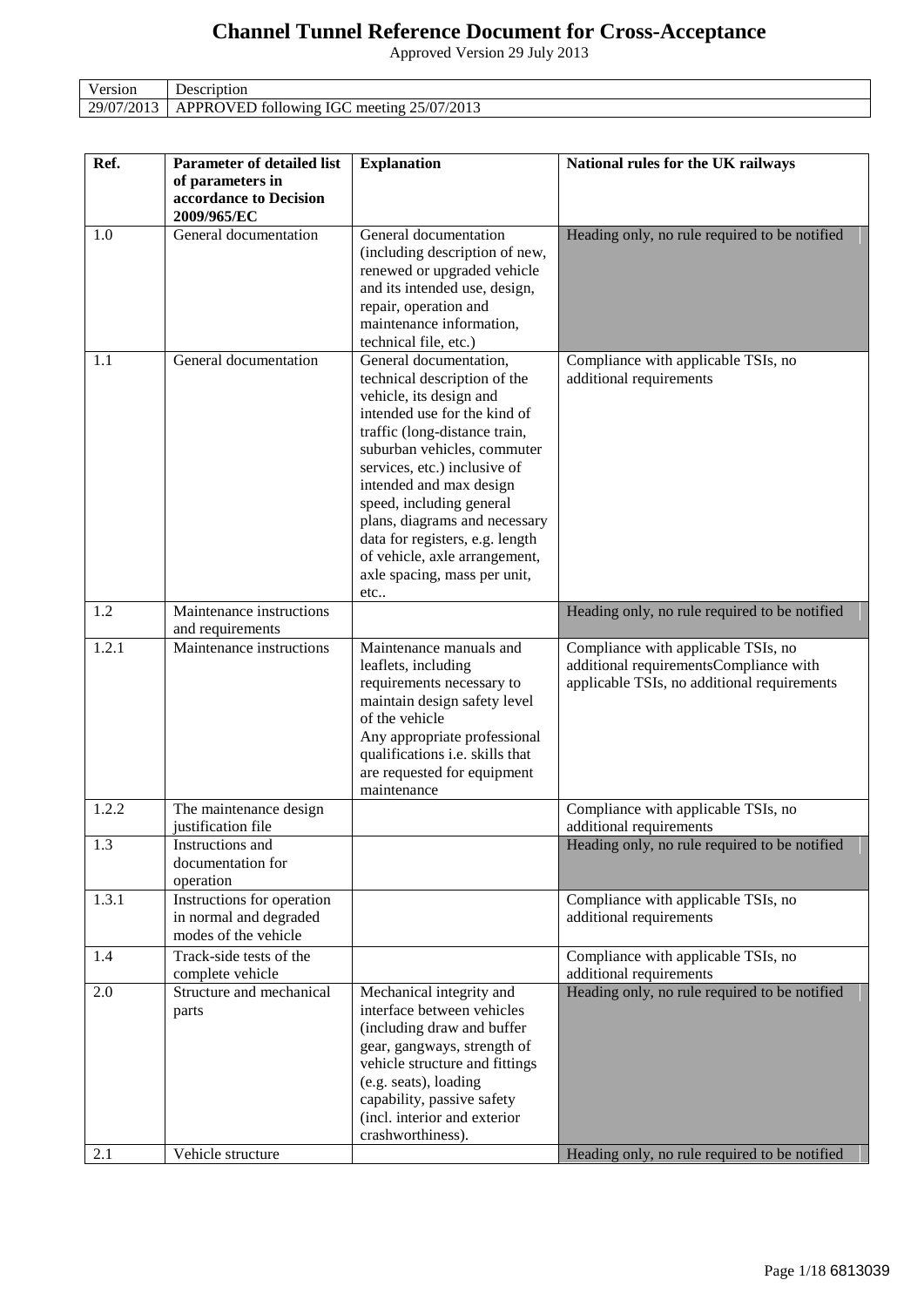| 2.1.1   | Strength and integrity                                         | This parameter covers e.g.<br>requirements of the<br>mechanical strength of car<br>body, underframe, suspension<br>systems, couplings, track<br>sweeper and snow plough.<br>Mechanical strength of<br>separate items of this list such<br>as bogie/running gear, axle<br>box, axle, wheel, and<br>pantograph will be defined | Compliance with applicable TSIs, no<br>additional requirements                                                                                                                                                                                                                                                                                                              |
|---------|----------------------------------------------------------------|------------------------------------------------------------------------------------------------------------------------------------------------------------------------------------------------------------------------------------------------------------------------------------------------------------------------------|-----------------------------------------------------------------------------------------------------------------------------------------------------------------------------------------------------------------------------------------------------------------------------------------------------------------------------------------------------------------------------|
| 2.1.2   | Load capability                                                | separately.                                                                                                                                                                                                                                                                                                                  | Heading only, no rule required to be notified                                                                                                                                                                                                                                                                                                                               |
| 2.1.2.1 | Load conditions and<br>weighted mass                           |                                                                                                                                                                                                                                                                                                                              | Passenger vehicles: Compliance with<br>applicable TSIs, no additional requirements<br>Freight vehicles: Eurotunnel Safety                                                                                                                                                                                                                                                   |
|         |                                                                |                                                                                                                                                                                                                                                                                                                              | Arrangements Volume C2 Annex 2:<br>Freight Trains / Haut Le Pied Trains:<br>The hauled weight must not exceed the<br>maximum weight planned on the Concession<br>depending on the hauling locomotives used.<br>For hauling locomotives in simple unit the<br>maximum weight is 1300 tonnes. For hauling<br>locomotives in multiple units the maximum<br>weight is 1800 tons |
| 2.1.2.2 | Axle load and wheel load                                       | For individual wheels/axles<br>in accordance with load<br>conditions of 2.1.2.1                                                                                                                                                                                                                                              | Passenger vehicles: Compliance with<br>applicable TSIs, no additional requirements<br>Freight vehicles: Eurotunnel Safety<br>Arrangements Volume C2 Annex 2:<br>Freight Trains And Haut Le Pied Trains: The<br>maximum permitted axle loading is 22.5<br>tonnes.                                                                                                            |
| 2.1.3   | Joining technology                                             |                                                                                                                                                                                                                                                                                                                              | Compliance with applicable TSIs, no<br>additional requirements                                                                                                                                                                                                                                                                                                              |
| 2.1.4   | Lifting and jacking                                            |                                                                                                                                                                                                                                                                                                                              | Compliance with applicable TSIs, no<br>additional requirements                                                                                                                                                                                                                                                                                                              |
| 2.1.5   | Fixing of devices to car<br>body structure                     |                                                                                                                                                                                                                                                                                                                              | Compliance with applicable TSIs, no<br>additional requirements                                                                                                                                                                                                                                                                                                              |
| 2.1.6   | Connections used between<br>different parts of the<br>vehicle  | e.g. connection / suspension<br>between car body and bogie                                                                                                                                                                                                                                                                   | Compliance with applicable TSIs, no<br>additional requirements                                                                                                                                                                                                                                                                                                              |
| 2.2     | Mechanical interfaces for<br>End coupling or Inner<br>coupling |                                                                                                                                                                                                                                                                                                                              | Heading only, no rule required to be notified                                                                                                                                                                                                                                                                                                                               |
| 2.2.1   | Automatic coupling                                             |                                                                                                                                                                                                                                                                                                                              | Compliance with applicable TSIs, no<br>additional requirements                                                                                                                                                                                                                                                                                                              |
| 2.2.2   | Characteristic of rescue<br>coupling                           | for operational requirements<br>to rescue trains see also 13.1<br>and 13.3                                                                                                                                                                                                                                                   | Compliance with applicable TSIs, no<br>additional requirements                                                                                                                                                                                                                                                                                                              |
| 2.2.3   | Screw couplings                                                |                                                                                                                                                                                                                                                                                                                              | Compliance with applicable TSIs, no<br>additional requirements                                                                                                                                                                                                                                                                                                              |
| 2.2.4   | Buffing, innercoupling and<br>draw gear components             | Including design,<br>functionality and<br>characteristics e.g. elasticity<br>of buffers                                                                                                                                                                                                                                      | Compliance with applicable TSIs, no<br>additional requirements                                                                                                                                                                                                                                                                                                              |
| 2.2.5   | Buffer marking                                                 |                                                                                                                                                                                                                                                                                                                              | Compliance with applicable TSIs, no<br>additional requirements                                                                                                                                                                                                                                                                                                              |
| 2.2.6   | Draw hook                                                      |                                                                                                                                                                                                                                                                                                                              | Compliance with applicable TSIs, no<br>additional requirements                                                                                                                                                                                                                                                                                                              |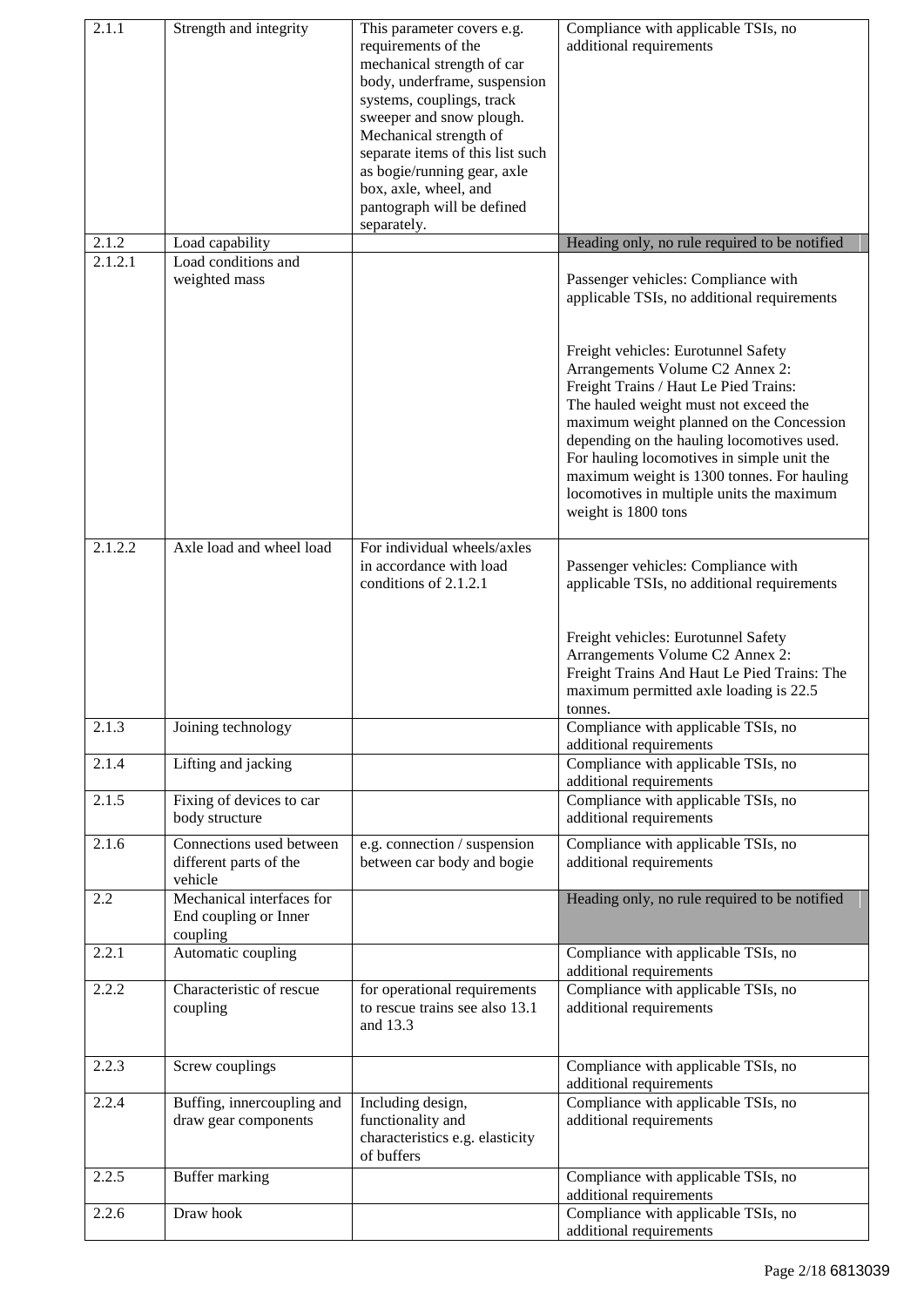| 2.2.7 | Gangways                                                                    |                                                                                                                                                                                                                                                                                          | Compliance with applicable TSIs, no<br>additional requirements |
|-------|-----------------------------------------------------------------------------|------------------------------------------------------------------------------------------------------------------------------------------------------------------------------------------------------------------------------------------------------------------------------------------|----------------------------------------------------------------|
| 2.3   | Passive safety                                                              | Including e.g. obstacle<br>deflector, limiting<br>deceleration, survival space,<br>structural integrity of<br>occupied areas, reducing the<br>risk of derailment and<br>over-riding, limiting<br>consequences of hitting a<br>track obstruction, interior<br>fittings for passive safety | Compliance with applicable TSIs, no<br>additional requirements |
| 3     | Track interaction and<br>gauging                                            | Mechanical interfaces to the<br>infrastructure (including static<br>and dynamic behaviour,<br>clearances and fits, gauge,<br>running gear, etc.)                                                                                                                                         | Heading only, no rule required to be notified                  |
| 3.1   | Vehicle gauge                                                               | Compatibility of the vehicle<br>profile with the infrastructure<br>and other vehicles (static and<br>dynamic gauge) based on<br>reference static and dynamic<br>gauge                                                                                                                    | Heading only, no rule required to be notified                  |
| 3.1.1 | Specific case                                                               | specific case (e.g. vehicles to<br>be carried on a ferry)                                                                                                                                                                                                                                | Compliance with applicable TSIs, no<br>additional requirements |
| 3.2   | Vehicle dynamics                                                            | Rolling stock dynamic<br>behaviour including<br>equivalent conicity, instability<br>criterion, tilting, safety<br>against derailments on twisted<br>track, track loading, etc.                                                                                                           | Heading only, no rule required to be notified                  |
| 3.2.1 | Running safety and<br>dynamics                                              | Incl. tolerance of vehicle to<br>distortion of track, running on<br>curved or twisted tracks, safe<br>running on points and<br>diamond crossings, etc.                                                                                                                                   | Compliance with applicable TSIs, no<br>additional requirements |
| 3.2.2 | Equivalent conicity, wheel<br>profile and limits                            |                                                                                                                                                                                                                                                                                          | Compliance with applicable TSIs, no<br>additional requirements |
| 3.2.3 | <b>Track loading</b><br>compatibility parameters                            | e. g. dynamic wheel force,<br>wheel forces exerted by a<br>wheel set on the track (quasi<br>static wheel force, maximum<br>total dynamic lateral force,<br>quasi static guiding force)                                                                                                   | Compliance with applicable TSIs, no<br>additional requirements |
| 3.2.4 | Vertical acceleration                                                       | e.g. dynamic effects<br>transmitted to bridge decks<br>including resonance in<br>bridges                                                                                                                                                                                                 | Compliance with applicable TSIs, no<br>additional requirements |
| 3.3   | Bogies / running gear                                                       |                                                                                                                                                                                                                                                                                          | Heading only, no rule required to be notified                  |
| 3.3.1 | <b>Bogies</b>                                                               |                                                                                                                                                                                                                                                                                          | Compliance with applicable TSIs, no<br>additional requirements |
| 3.3.2 | Wheelset $(Axle + wheels)$                                                  | Including variable gauge<br>wheelsets, axle body, etc.                                                                                                                                                                                                                                   | Compliance with applicable TSIs, no<br>additional requirements |
| 3.3.3 | Wheel                                                                       |                                                                                                                                                                                                                                                                                          | Compliance with applicable TSIs, no<br>additional requirements |
| 3.3.4 | Wheel/rail interface<br>(including wheel flange<br>lubrication and sanding) | Wheel/rail interface<br>(including wheel flange<br>lubrication, upper sway /<br>wearing track wheel<br>interactions and sanding<br>requirements deriving from<br>traction, braking, train<br>detection)                                                                                  | Compliance with applicable TSIs, no<br>additional requirements |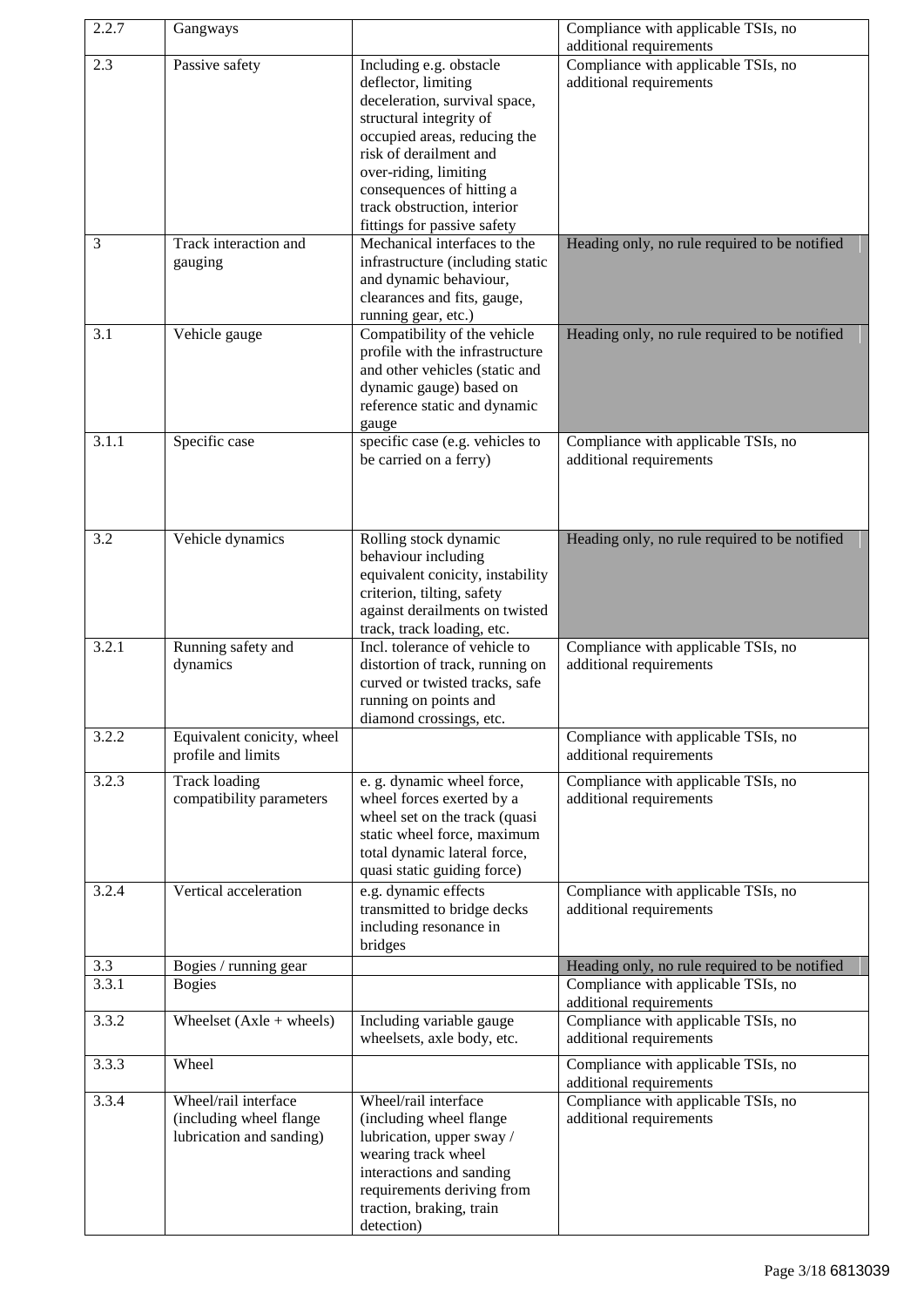| 3.3.5          | Bearings on the wheelset                                               |                                                                                                                                                          | Compliance with applicable TSIs, no<br>additional requirements                                                                                                                                                                                                                                                                                                                                                                                                                                                                                           |
|----------------|------------------------------------------------------------------------|----------------------------------------------------------------------------------------------------------------------------------------------------------|----------------------------------------------------------------------------------------------------------------------------------------------------------------------------------------------------------------------------------------------------------------------------------------------------------------------------------------------------------------------------------------------------------------------------------------------------------------------------------------------------------------------------------------------------------|
| 3.3.6          | Minimum curve radius to                                                | Values and conditions (e.g.                                                                                                                              | Compliance with applicable TSIs, no                                                                                                                                                                                                                                                                                                                                                                                                                                                                                                                      |
|                | be negotiated                                                          | coach coupled/uncoupled)                                                                                                                                 | additional requirements                                                                                                                                                                                                                                                                                                                                                                                                                                                                                                                                  |
|                |                                                                        |                                                                                                                                                          |                                                                                                                                                                                                                                                                                                                                                                                                                                                                                                                                                          |
| 3.3.7          | Rail guard                                                             | "protection of wheels from<br>obstacles on the rails"                                                                                                    | Compliance with applicable TSIs, no<br>additional requirements                                                                                                                                                                                                                                                                                                                                                                                                                                                                                           |
| 3.4            | Limit of maximum<br>longitudinal positive and<br>negative acceleration |                                                                                                                                                          |                                                                                                                                                                                                                                                                                                                                                                                                                                                                                                                                                          |
| $\overline{4}$ | <b>Braking</b>                                                         | Braking-related items<br>(including wheel-slide<br>protection, braking control<br>and braking performance in<br>service, emergency and<br>parking modes) | Heading only, no rule required to be notified                                                                                                                                                                                                                                                                                                                                                                                                                                                                                                            |
| 4.1            | Functional requirements<br>for braking at train level                  | e.g. automaticity, continuity,<br>inexhaustibility                                                                                                       | PAX: With all braking equipment operational,<br>a normally laden train running at 160 km/h<br>which makes an emergency brake application<br>must be able to stop within a distance of 900 m<br>on dry rail without activating the wheel slide<br>protection.<br>FREIGHT: With all braking equipment<br>operational, a train running as<br>MA100/ME100/ME120 which makes an<br>emergency brake application must be able to<br>stop within a distance of (respectively)<br>1040m/900 m/1070m on dry rail without<br>activating the wheel slide protection. |
| 4.2            | Safety requirements for<br>braking at train level                      |                                                                                                                                                          | Heading only, no rule required to be notified                                                                                                                                                                                                                                                                                                                                                                                                                                                                                                            |
| 4.2.1          | Traction/braking<br>interlocking                                       | e.g. traction inhibition                                                                                                                                 | Compliance with applicable TSIs, no<br>additional requirements                                                                                                                                                                                                                                                                                                                                                                                                                                                                                           |
| 4.3            | Brake system<br>Recognised architecture<br>and associated standards    | Reference to existing<br>solutions e.g. UIC                                                                                                              | Compliance with applicable TSIs, no<br>additional requirements                                                                                                                                                                                                                                                                                                                                                                                                                                                                                           |
| 4.4            | <b>Brake</b> command                                                   | Requirement on brake<br>command per type of brake<br>e.g. number and type of<br>device, allowed delay<br>between command and action<br>on brake          | Heading only, no rule required to be notified                                                                                                                                                                                                                                                                                                                                                                                                                                                                                                            |
| 4.4.1          | Emergency braking<br>command                                           |                                                                                                                                                          | Compliance with applicable TSIs, no<br>additional requirements                                                                                                                                                                                                                                                                                                                                                                                                                                                                                           |
| 4.4.2          | Service braking command                                                |                                                                                                                                                          | Compliance with applicable TSIs, no<br>additional requirements                                                                                                                                                                                                                                                                                                                                                                                                                                                                                           |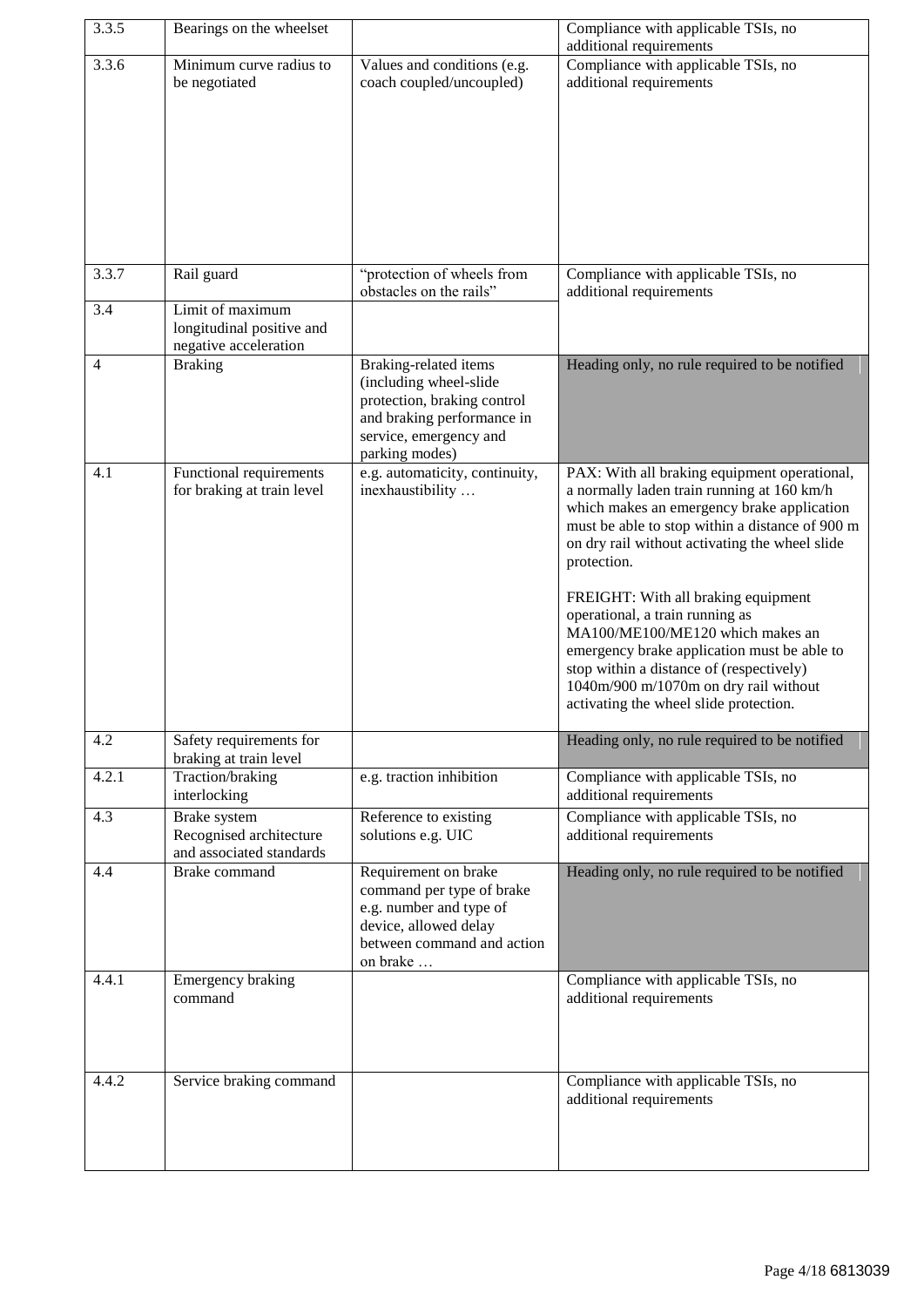| 4.4.3   | Direct braking command                      |                                                                                                                                                             | Compliance with applicable TSIs, no<br>additional requirements                                                                            |
|---------|---------------------------------------------|-------------------------------------------------------------------------------------------------------------------------------------------------------------|-------------------------------------------------------------------------------------------------------------------------------------------|
| 4.4.4   | Dynamic braking<br>command                  |                                                                                                                                                             | Compliance with applicable TSIs, no<br>additional requirements                                                                            |
| 4.4.5   | Parking braking command                     |                                                                                                                                                             | Compliance with applicable TSIs, no<br>additional requirements                                                                            |
| 4.5     | Brake performance                           |                                                                                                                                                             | Heading only, no rule required to be notified                                                                                             |
| 4.5.1   | Emergency braking                           |                                                                                                                                                             | Compliance with applicable TSIs, no<br>additional requirements                                                                            |
| 4.5.2   | Service braking                             |                                                                                                                                                             | Compliance with applicable TSIs, no<br>additional requirements                                                                            |
| 4.5.3   | Calculations related to<br>thermal capacity |                                                                                                                                                             | Compliance with applicable TSIs, no<br>additional requirements                                                                            |
| 4.5.4   | Parking brake                               |                                                                                                                                                             | Immobilise the train on an 11‰ gradient with<br>an adverse 70m/s wind (piston effect) in the<br>Tunnel and 45m/s wind gusts on Terminals. |
| 4.6     | Braking adhesion<br>management              |                                                                                                                                                             | Heading only, no rule required to be notified                                                                                             |
| 4.6.1   | Limit of wheel rail<br>adhesion profile     |                                                                                                                                                             | Compliance with applicable TSIs, no<br>additional requirements                                                                            |
| 4.6.2   | Wheel slide protection<br>system            |                                                                                                                                                             | Compliance with applicable TSIs, no<br>additional requirements                                                                            |
| 4.7     | Braking force production                    | Requirement on equipment<br>creating the brake force per<br>type of brake                                                                                   | Heading only, no rule required to be notified                                                                                             |
| 4.7.1   | Friction brake                              | Including material properties<br>e.g. for composite brake<br>blocks                                                                                         | Heading only, no rule required to be notified                                                                                             |
| 4.7.1.1 | <b>Brake blocks</b>                         |                                                                                                                                                             | Compliance with applicable TSIs, no<br>additional requirements                                                                            |
| 4.7.1.2 | <b>Brake</b> discs                          |                                                                                                                                                             | Compliance with applicable TSIs, no<br>additional requirements                                                                            |
| 4.7.1.3 | Brake pads                                  |                                                                                                                                                             | Compliance with applicable TSIs, no<br>additional requirements                                                                            |
| 4.7.2   | Dynamic brake linked to<br>traction         |                                                                                                                                                             | Compliance with applicable TSIs, no<br>additional requirements                                                                            |
| 4.7.3   | Magnetic track brake                        |                                                                                                                                                             | Compliance with applicable TSIs, no<br>additional requirements                                                                            |
| 4.7.4   | Eddy current track brake                    |                                                                                                                                                             | Compliance with applicable TSIs, no<br>additional requirements                                                                            |
| 4.7.5   | Parking brake                               |                                                                                                                                                             | Compliance with applicable TSIs, no<br>additional requirements                                                                            |
| 4.8     | Brake state and fault<br>indication         |                                                                                                                                                             | Compliance with applicable TSIs, no<br>additional requirements                                                                            |
| 4.9     | Brake requirements for<br>rescue purposes   |                                                                                                                                                             | Compliance with applicable TSIs, no<br>additional requirements                                                                            |
| 5.0     | Passenger-related items                     | Passenger facilities and<br>passenger environment<br>including passenger windows<br>and doors and requirements<br>for persons with reduced<br>mobility etc. | Heading only, no rule required to be notified                                                                                             |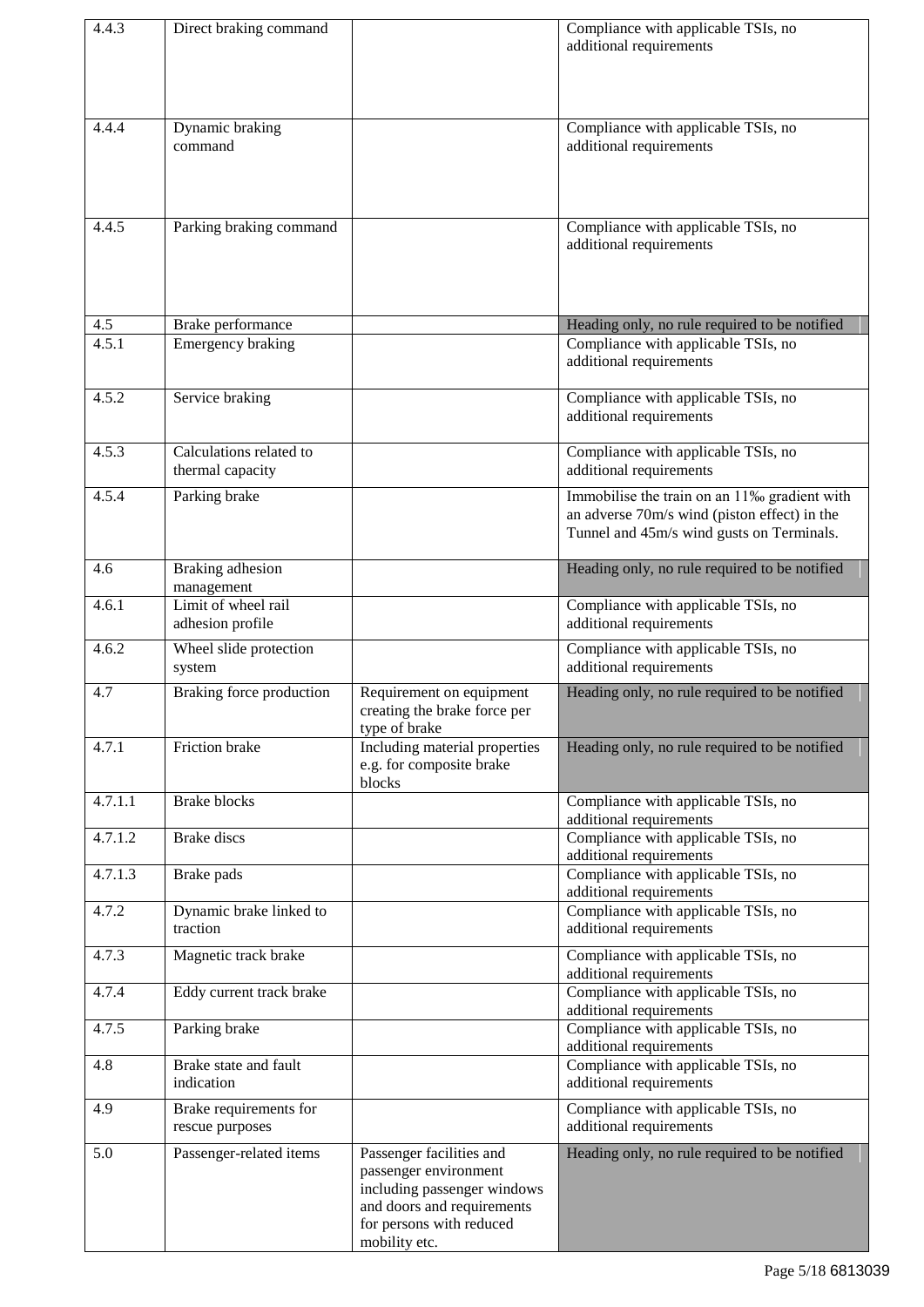| 5.1                | Access                                            | Functional and technical                                                                                                                                 | Heading only, no rule required to be notified                                                                                                                                                                                                                                                                              |
|--------------------|---------------------------------------------------|----------------------------------------------------------------------------------------------------------------------------------------------------------|----------------------------------------------------------------------------------------------------------------------------------------------------------------------------------------------------------------------------------------------------------------------------------------------------------------------------|
|                    |                                                   | specifications e.g. for people<br>with reduced mobility                                                                                                  |                                                                                                                                                                                                                                                                                                                            |
| 5.1.1              | Exterior doors                                    |                                                                                                                                                          | Compliance with applicable TSIs, no<br>additional requirements                                                                                                                                                                                                                                                             |
| 5.1.2              | Interior doors                                    |                                                                                                                                                          | Compliance with applicable TSIs, no<br>additional requirements                                                                                                                                                                                                                                                             |
| 5.1.3              | Clearways                                         |                                                                                                                                                          | Compliance with applicable TSIs, no<br>additional requirements                                                                                                                                                                                                                                                             |
| 5.1.4              | Steps and lighting                                |                                                                                                                                                          | The step must be suitable to the Tunnel<br>environment so as to be able to evacuate all<br>passengers within a short time.                                                                                                                                                                                                 |
|                    |                                                   |                                                                                                                                                          | Suitable means of bridging between the train<br>exit step and the Tunnel walkway must be<br>provided.                                                                                                                                                                                                                      |
|                    |                                                   |                                                                                                                                                          | Height from rail head:                                                                                                                                                                                                                                                                                                     |
|                    |                                                   |                                                                                                                                                          | - To evacuation step: 530 mm<br>- To evacuation walkway: 810 mm                                                                                                                                                                                                                                                            |
|                    |                                                   |                                                                                                                                                          |                                                                                                                                                                                                                                                                                                                            |
|                    |                                                   |                                                                                                                                                          | Horizontal distance from track centre:<br>- To evacuation step: 1861 mm                                                                                                                                                                                                                                                    |
|                    |                                                   |                                                                                                                                                          | - To evacuation walkway: 2197 mm                                                                                                                                                                                                                                                                                           |
|                    |                                                   |                                                                                                                                                          | Running tunnel walkway is 800mm wide at its<br>narrowest point.                                                                                                                                                                                                                                                            |
| 5.1.5              | Floor height changes                              |                                                                                                                                                          | Compliance with applicable TSIs, no<br>additional requirements                                                                                                                                                                                                                                                             |
| 5.1.6              | Handrails                                         |                                                                                                                                                          | Compliance with applicable TSIs, no<br>additional requirements                                                                                                                                                                                                                                                             |
| 5.1.7              | Boarding aids                                     |                                                                                                                                                          | Compliance with applicable TSIs, no<br>additional requirements                                                                                                                                                                                                                                                             |
| 5.2                | Windows                                           | e.g. mechanical characteristics<br>of windows and glass,<br>requirements for emergencies<br>for mechanical characteristics<br>of windscreens see 9.1.3.1 | Compliance with applicable TSIs, no<br>additional requirements                                                                                                                                                                                                                                                             |
| 5.3                | Toilets                                           | See 6.2.1.1 for toilet<br>emissions                                                                                                                      | Compliance with applicable TSIs, no<br>additional requirements                                                                                                                                                                                                                                                             |
| 5.4                | Passenger information                             |                                                                                                                                                          | Heading only, no rule required to be notified                                                                                                                                                                                                                                                                              |
| $\overline{5.4.1}$ | Public address system                             |                                                                                                                                                          | Compliance with applicable TSIs, no<br>additional requirements                                                                                                                                                                                                                                                             |
| 5.4.2              | Signs and information                             | Including safety instructions<br>to passengers and emergency<br>markings for passengers                                                                  | Compliance with applicable TSIs, no<br>additional requirements                                                                                                                                                                                                                                                             |
| 5.5                | Seats and specific PRM<br>arrangements            | except access (covered by<br>5.1)                                                                                                                        | For evacuation purposes, wheelchairs adapted<br>to the specificities of the Tunnel evacuation<br>routes must be present on board in sufficient<br>number to allow evacuation of all PRMs on<br>board. Volume G of Eurotunnel Safety<br>Arrangements: the Running Tunnel walkway<br>is 800mm wide (at its narrowest point). |
| 5.6                | Specific passenger-related<br>facilities          |                                                                                                                                                          | Heading only, no rule required to be notified                                                                                                                                                                                                                                                                              |
| 5.6.1              | Lift systems                                      | conformity to CE or national<br>regulation if any                                                                                                        | Compliance with applicable TSIs, no<br>additional requirements                                                                                                                                                                                                                                                             |
| 5.6.2              | Heating, ventilation and<br>Air condition systems | e.g. internal air quality,<br>requirement in case of fire<br>(switch off)                                                                                | Compliance with applicable TSIs, no<br>additional requirements                                                                                                                                                                                                                                                             |
| 5.6.3              | Other                                             | e.g. beverage dispensing units                                                                                                                           | Compliance with applicable TSIs, no<br>additional requirements                                                                                                                                                                                                                                                             |
| 6.0                | <b>Environmental conditions</b>                   | Impact of the environment on                                                                                                                             | Heading only, no rule required to be notified                                                                                                                                                                                                                                                                              |
|                    | and aerodynamic effects                           | the vehicle and impact of the                                                                                                                            |                                                                                                                                                                                                                                                                                                                            |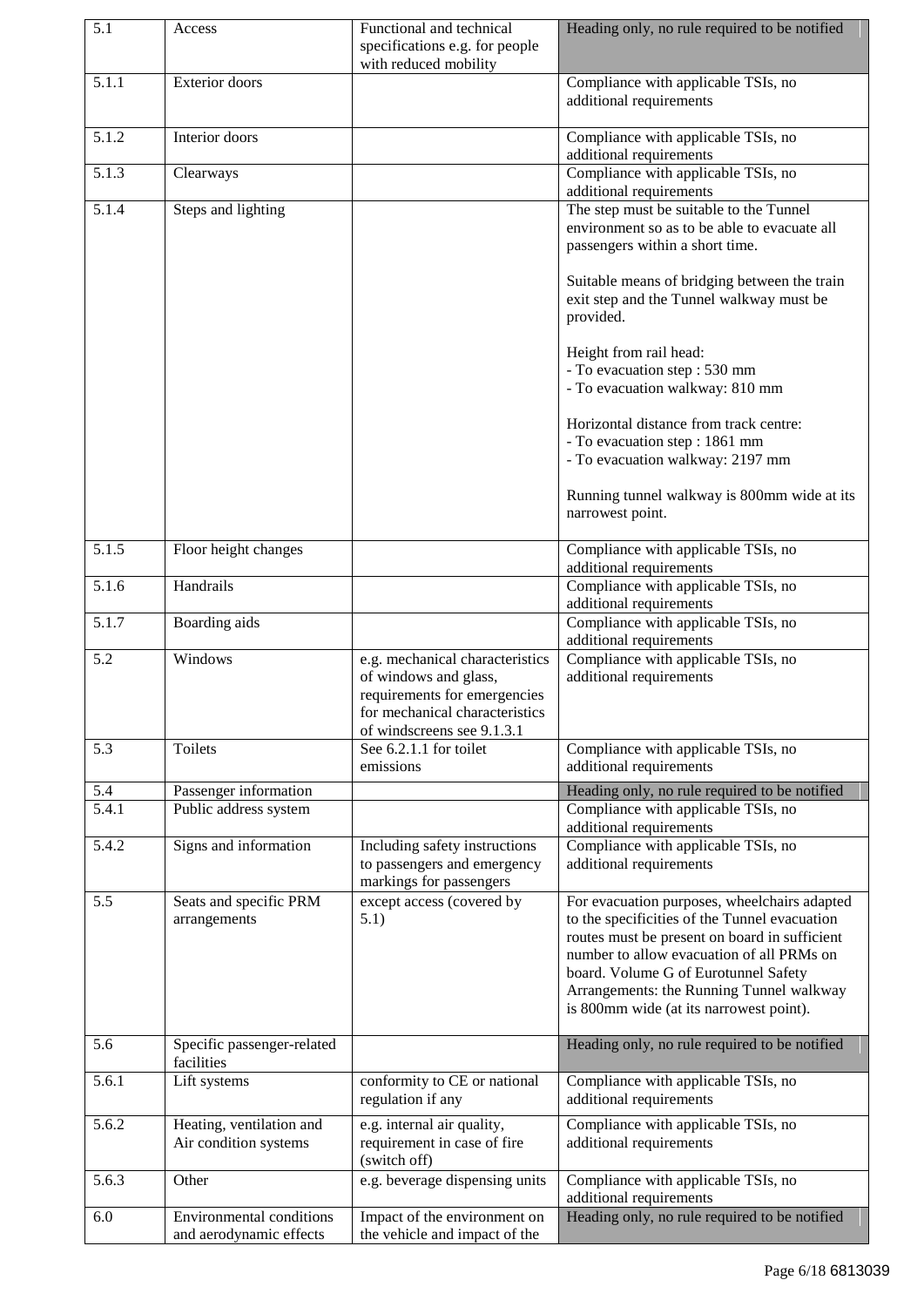|         |                                                             | vehicle on the environment<br>(including aerodynamic<br>conditions and both the<br>interface between the vehicle<br>and the trackside part of the<br>railway system and the<br>interface to the external<br>environment) |                                                                                                                                                                                                                                                                                                                                    |
|---------|-------------------------------------------------------------|--------------------------------------------------------------------------------------------------------------------------------------------------------------------------------------------------------------------------|------------------------------------------------------------------------------------------------------------------------------------------------------------------------------------------------------------------------------------------------------------------------------------------------------------------------------------|
| 6.1     | Impact of the environment<br>on the vehicle                 |                                                                                                                                                                                                                          | Heading only, no rule required to be notified                                                                                                                                                                                                                                                                                      |
| 6.1.1   | <b>Environmental</b> conditions<br>impacting on the vehicle |                                                                                                                                                                                                                          | Heading only, no rule required to be notified                                                                                                                                                                                                                                                                                      |
| 6.1.1.1 | Altitude                                                    |                                                                                                                                                                                                                          | Compliance with applicable TSIs, no<br>additional requirements                                                                                                                                                                                                                                                                     |
| 6.1.1.2 | Temperature                                                 |                                                                                                                                                                                                                          | Compliance with applicable TSIs, no<br>additional requirements                                                                                                                                                                                                                                                                     |
| 6.1.1.3 | Humidity                                                    | e.g. anti-condensation and<br>anti-freezing measures                                                                                                                                                                     | Compliance with applicable TSIs, no<br>additional requirements                                                                                                                                                                                                                                                                     |
| 6.1.1.4 | Rain                                                        |                                                                                                                                                                                                                          | Compliance with applicable TSIs, no<br>additional requirements                                                                                                                                                                                                                                                                     |
| 6.1.1.5 | Snow, ice and hail                                          | e.g. snow cleaning devices,<br>snow plough, ice free heaters,<br>etc                                                                                                                                                     | Compliance with applicable TSIs, no<br>additional requirements                                                                                                                                                                                                                                                                     |
| 6.1.1.6 | Solar radiation                                             |                                                                                                                                                                                                                          | Compliance with applicable TSIs, no<br>additional requirements                                                                                                                                                                                                                                                                     |
| 6.1.1.7 | Chemical and particulate<br>matter                          | Impact upon vehicle<br>equipment and functions due<br>to chemicals and small<br>airborne objects (e.g. ballast)                                                                                                          | Compliance with applicable TSIs, no<br>additional requirements                                                                                                                                                                                                                                                                     |
| 6.1.2   | Aerodynamic effects on<br>the vehicle                       | Aerodynamic impacts upon<br>the vehicle's equipment and<br>functions                                                                                                                                                     | Heading only, no rule required to be notified                                                                                                                                                                                                                                                                                      |
| 6.1.2.1 | Crosswind effects                                           | Impact upon vehicle<br>equipment and functions due<br>to crosswinds                                                                                                                                                      | Passenger vehicles: Compliance with<br>applicable TSIs, no additional requirements<br>Freight vehicles: Wagons must be designed to<br>withstand peak pressure of $\pm 1000$ pascals<br>without sustaining damage. For the purpose of<br>design, this should be taken over the full<br>height of the wagon and over any 3 m length. |
| 6.1.2.2 | Maximum pressure<br>variation in tunnels                    | Impact upon vehicle<br>equipment and functions due<br>to rapid changes in ambient<br>pressure                                                                                                                            | Compliance with applicable TSIs, no<br>additional requirements                                                                                                                                                                                                                                                                     |
| 6.2     | Impact of the vehicle on<br>the environment                 |                                                                                                                                                                                                                          | Heading only, no rule required to be notified                                                                                                                                                                                                                                                                                      |
| 6.2.1   | Chemical and particulate<br>emissions                       | Limits for chemical and<br>particulate emissions from the<br>vehicle                                                                                                                                                     | Heading only, no rule required to be notified                                                                                                                                                                                                                                                                                      |
| 6.2.1.1 | Toilet emissions                                            | Toilet discharge emissions to<br>the external environment                                                                                                                                                                | Compliance with applicable TSIs, no<br>additional requirements                                                                                                                                                                                                                                                                     |
| 6.2.1.2 | Exhaust gas emissions                                       | Exhaust gas emissions to the<br>external environment                                                                                                                                                                     | Compliance with applicable TSIs, no<br>additional requirements                                                                                                                                                                                                                                                                     |
| 6.2.2   | Limits for noise emissions                                  | Limits for noise emissions<br>from the vehicle to the<br>external environment                                                                                                                                            | Heading only, no rule required to be notified                                                                                                                                                                                                                                                                                      |
| 6.2.2.1 | Exterior noise impact                                       | Exterior noise impact caused<br>by the vehicle upon the<br>environment external to the<br>railway system                                                                                                                 | Compliance with applicable TSIs, no<br>additional requirements                                                                                                                                                                                                                                                                     |
| 6.2.2.2 | Stationary noise impact                                     | Stationary noise impact<br>caused by the vehicle upon<br>the environment external to<br>the railway system                                                                                                               | Compliance with applicable TSIs, no<br>additional requirements                                                                                                                                                                                                                                                                     |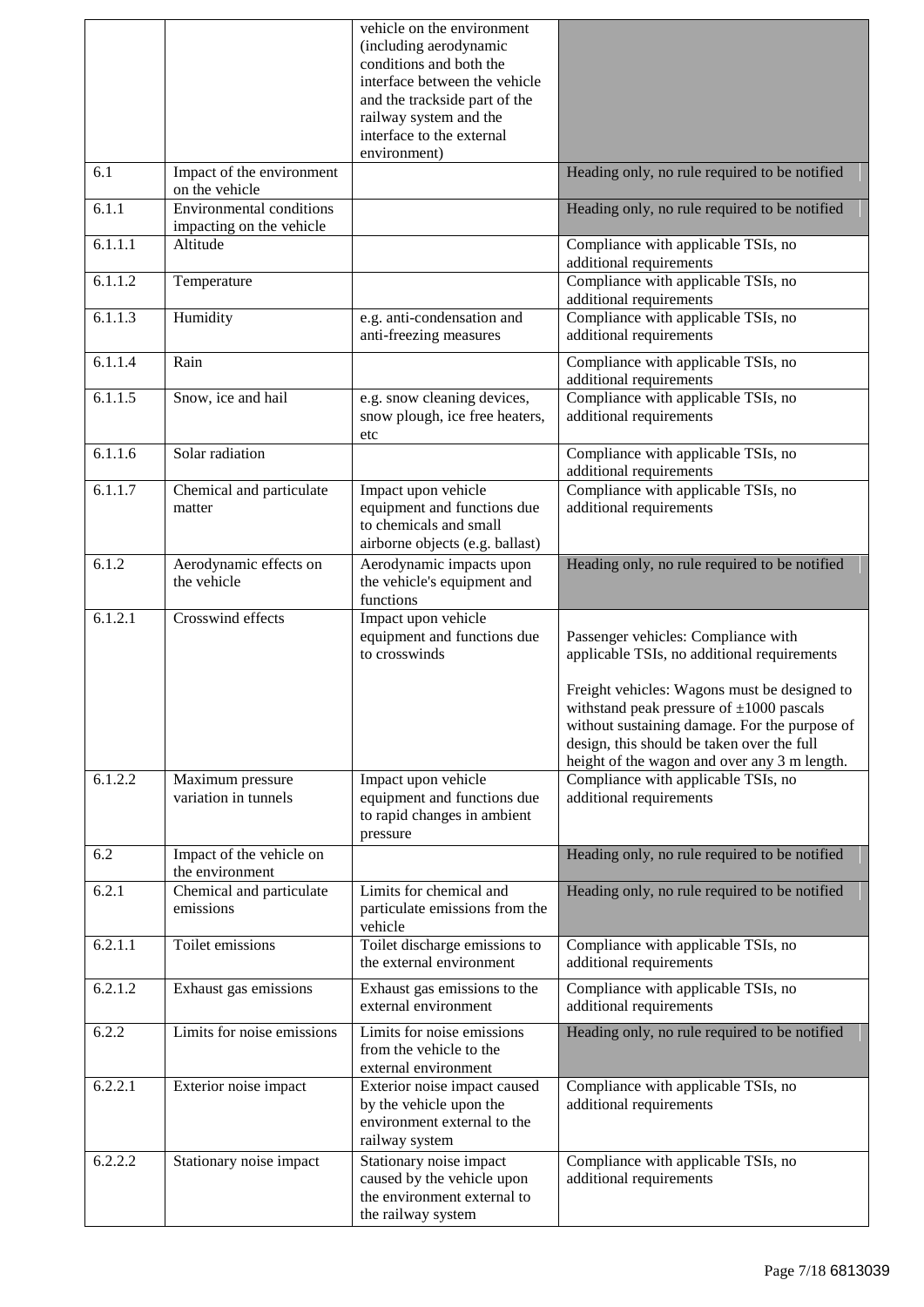| 6.2.2.3          | Starting noise impact                                                         | Starting noise impact caused<br>by the vehicle upon the<br>environment external to the<br>railway system                                                            | Compliance with applicable TSIs, no<br>additional requirements                       |
|------------------|-------------------------------------------------------------------------------|---------------------------------------------------------------------------------------------------------------------------------------------------------------------|--------------------------------------------------------------------------------------|
| 6.2.2.4          | Pass-by noise impact                                                          | Pass-by noise impact caused<br>by the vehicle upon the<br>environment external to the<br>railway system                                                             | Compliance with applicable TSIs, no<br>additional requirements                       |
| 6.2.3            | Limits for aerodynamic<br>loads impact                                        | Limits for impact of<br>aerodynamic loads caused by<br>the vehicle upon other parts of<br>the railway system and upon<br>the environment                            | Heading only, no rule required to be notified                                        |
| 6.2.3.1          | Head pressure pulses                                                          | Effect of pressure pulses<br>caused by the head of the train<br>at the track side                                                                                   | Compliance with applicable TSIs, no<br>additional requirements                       |
| 6.2.3.2          | Aerodynamic impact on<br>passengers / materials on<br>the platform            | Aerodynamic disturbance to<br>passengers / materials on<br>platform including assessment<br>methods and operational<br>loading conditions                           | Compliance with applicable TSIs, no<br>additional requirements                       |
| 6.2.3.3          | Aerodynamic impact on<br>track workers                                        | Aerodynamic disturbance to<br>Track workers                                                                                                                         | Compliance with applicable TSIs, no<br>additional requirements                       |
| 6.2.3.4          | Ballast pick-up and<br>projection onto<br>neighbouring property               |                                                                                                                                                                     | Compliance with applicable TSIs, no<br>additional requirements                       |
| 7.0              | External warning, marking<br>functions and software<br>integrity requirements | External warnings, marking<br>functions and integrity of<br>software, e.g. safety-related<br>functions with impact on the<br>train behaviour including train<br>bus | Heading only, no rule required to be notified                                        |
| 7.1              | Integrity of software<br>employed for<br>safety-related functions             | e.g. Integrity of software of<br>train bus                                                                                                                          | Compliance with applicable TSIs, no<br>additional requirements                       |
| 7.2              | Visual and audible vehicle<br>identification and warning<br>functions         |                                                                                                                                                                     | Heading only, no rule required to be notified                                        |
| 7.2.1            | Vehicle marking                                                               |                                                                                                                                                                     | Compliance with applicable TSIs, no<br>additional requirements                       |
| 7.2.2<br>7.2.2.1 | <b>External lights</b><br>Headlights                                          |                                                                                                                                                                     | Heading only, no rule required to be notified<br>Compliance with applicable TSIs, no |
|                  |                                                                               |                                                                                                                                                                     | additional requirements                                                              |
| 7.2.2.2          | Marker lights                                                                 |                                                                                                                                                                     | Compliance with applicable TSIs, no<br>additional requirements                       |
| 7.2.2.3          | Tail lights                                                                   |                                                                                                                                                                     | Compliance with applicable TSIs, no<br>additional requirements                       |
| 7.2.2.4          | Lamp controls                                                                 |                                                                                                                                                                     | Compliance with applicable TSIs, no<br>additional requirements                       |
| 7.2.3            | Warning horn                                                                  |                                                                                                                                                                     | Heading only, no rule required to be notified                                        |
| 7.2.3.1          | Warning horn tones                                                            |                                                                                                                                                                     | Compliance with applicable TSIs, no<br>additional requirements                       |
| 7.2.3.2          | Warning horn sound<br>pressure levels                                         | Outside the cab - For internal<br>sound level, see 9.2.1.2                                                                                                          | Compliance with applicable TSIs, no<br>additional requirements                       |
| 7.2.3.3          | Warning horns, protection                                                     |                                                                                                                                                                     | Compliance with applicable TSIs, no<br>additional requirements                       |
| 7.2.3.4          | Warning horns, control                                                        |                                                                                                                                                                     | Compliance with applicable TSIs, no<br>additional requirements                       |
| 7.2.3.5          | Warning horns verification<br>of sound pressure<br>levels                     |                                                                                                                                                                     | Compliance with applicable TSIs, no<br>additional requirements                       |
| 7.2.4            | <b>Brackets</b>                                                               | e.g. requirements for rear end<br>signals: lamps, flags, etc.                                                                                                       | Compliance with applicable TSIs, no<br>additional requirements                       |
| 8.0              | On-board power supply<br>and control systems                                  | On-board propulsion, power<br>and control systems plus the                                                                                                          | Heading only, no rule required to be notified                                        |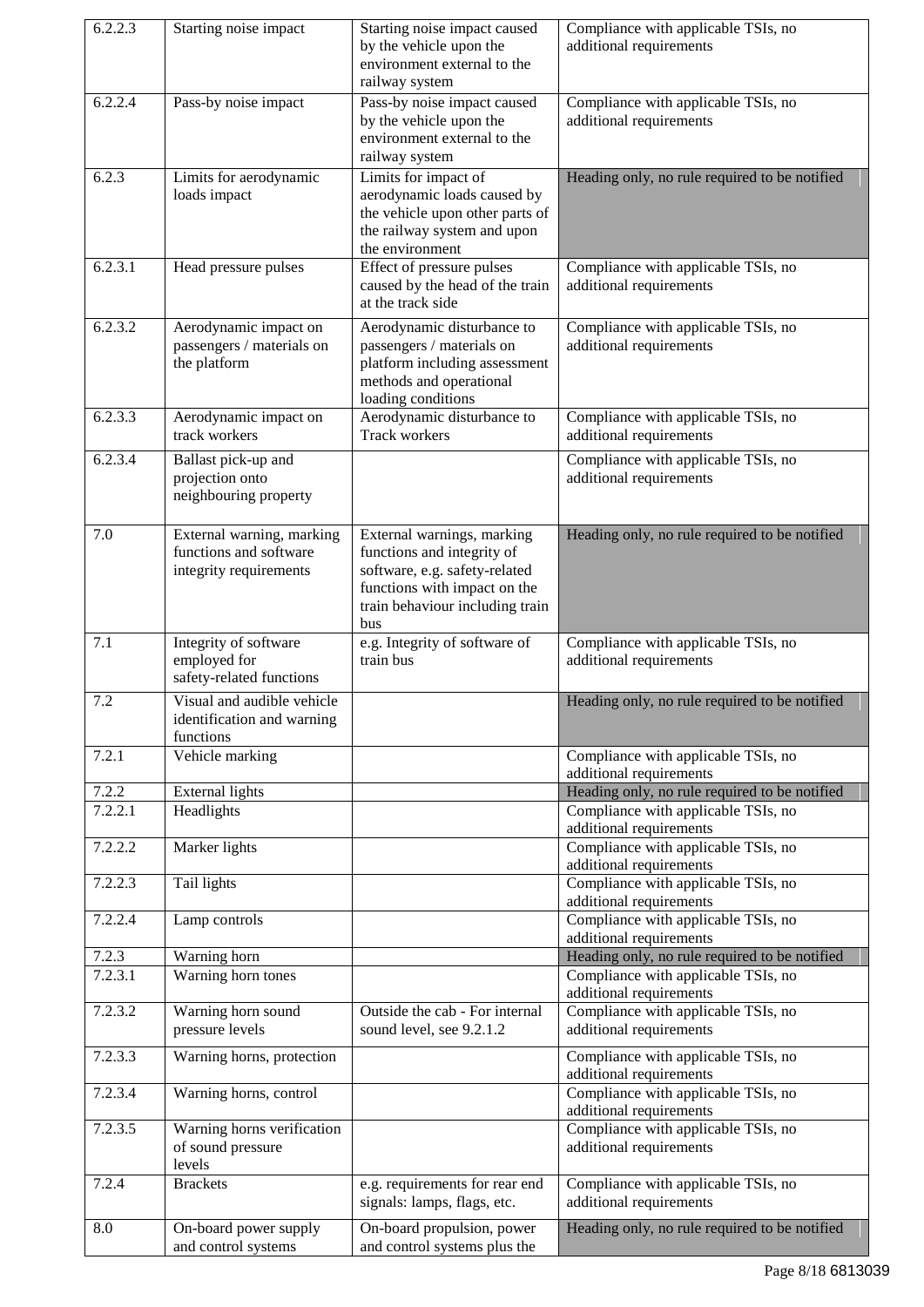|           |                                                                                                                          | interface of the vehicle to the                                                |                                                                                                                                                                                                                                                                                                                                                                                                                                                       |
|-----------|--------------------------------------------------------------------------------------------------------------------------|--------------------------------------------------------------------------------|-------------------------------------------------------------------------------------------------------------------------------------------------------------------------------------------------------------------------------------------------------------------------------------------------------------------------------------------------------------------------------------------------------------------------------------------------------|
|           |                                                                                                                          | power supply infrastructure<br>plus EMC (all aspects)                          |                                                                                                                                                                                                                                                                                                                                                                                                                                                       |
| 8.1       | Traction performance<br>requirements                                                                                     |                                                                                | Heading only, no rule required to be notified                                                                                                                                                                                                                                                                                                                                                                                                         |
| 8.1.1     | Residual acceleration at<br>max speed                                                                                    |                                                                                | Compliance with applicable TSIs, no<br>additional requirements                                                                                                                                                                                                                                                                                                                                                                                        |
| 8.1.2     | Residual traction<br>capability in degraded<br>mode                                                                      |                                                                                | Trains must guarantee that a single failure,<br>during their crossing of the Concession and<br>affecting any train equipment contributing to<br>traction systems, will not prevent them from<br>leaving the Concession without assistance.<br>All types of train must have a minimum of<br>90-minute battery autonomy. In the event of<br>failure of any battery charger, the train must be<br>able to operate at full performance for 30<br>minutes. |
| 8.1.3     | Traction wheel/rail<br>adhesion requirements                                                                             |                                                                                | Compliance with applicable TSIs, no<br>additional requirements                                                                                                                                                                                                                                                                                                                                                                                        |
| 8.2       | Functional and technical<br>specification related to the<br>interface between the<br>vehicle and the energy<br>subsystem |                                                                                | Heading only, no rule required to be notified                                                                                                                                                                                                                                                                                                                                                                                                         |
| 8.2.1     | Functional and technical<br>specification related to the<br>electric power supply                                        |                                                                                | Heading only, no rule required to be notified                                                                                                                                                                                                                                                                                                                                                                                                         |
| 8.2.1.1   | Power supply                                                                                                             |                                                                                | Compliance with applicable TSIs, no<br>additional requirements                                                                                                                                                                                                                                                                                                                                                                                        |
| 8.2.1.2   | Impedance between<br>pantograph and wheels                                                                               |                                                                                | Compliance with applicable TSIs, no<br>additional requirements                                                                                                                                                                                                                                                                                                                                                                                        |
| 8.2.1.3   | Voltage and frequency of<br>overhead contact line<br>power supply                                                        |                                                                                | Compliance with applicable TSIs, no<br>additional requirements                                                                                                                                                                                                                                                                                                                                                                                        |
| 8.2.1.4   | Energy recuperation                                                                                                      |                                                                                | Compliance with applicable TSIs, no<br>additional requirements                                                                                                                                                                                                                                                                                                                                                                                        |
| 8.2.1.5   | Maximum power and<br>maximum current that is<br>permissible to draw from<br>the overhead contact line                    | Incl. maximum current at<br>standstill                                         | Compliance with applicable TSIs, no<br>additional requirements                                                                                                                                                                                                                                                                                                                                                                                        |
| 8.2.1.6   | Power factor                                                                                                             |                                                                                | Compliance with applicable TSIs, no<br>additional requirements                                                                                                                                                                                                                                                                                                                                                                                        |
| 8.2.1.7   | System energy<br>disturbances                                                                                            |                                                                                | Heading only, no rule required to be notified                                                                                                                                                                                                                                                                                                                                                                                                         |
| 8.2.1.7.1 | Harmonic characteristics<br>and related overvoltages<br>on the overhead contact<br>line                                  |                                                                                | Compliance with applicable TSIs, no<br>additional requirements                                                                                                                                                                                                                                                                                                                                                                                        |
| 8.2.1.7.2 | Effects of DC content in<br>AC supply                                                                                    |                                                                                | Compliance with applicable TSIs, no<br>additional requirements                                                                                                                                                                                                                                                                                                                                                                                        |
| 8.2.1.8   | Electrical protection                                                                                                    | e.g. selectivity of onboard<br>protections and substation<br>protection system | Compliance with applicable TSIs, no<br>additional requirements                                                                                                                                                                                                                                                                                                                                                                                        |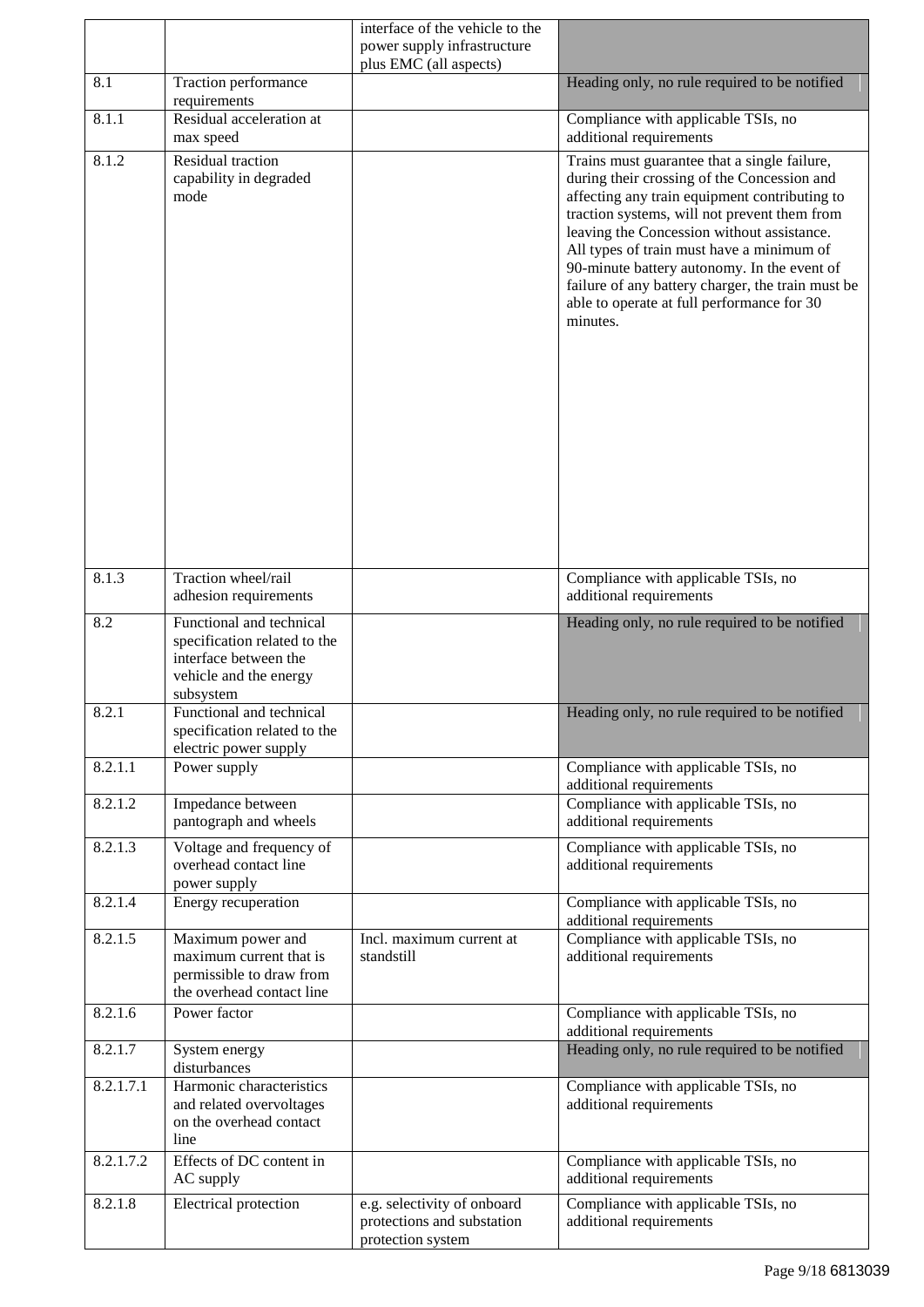| 8.2.2    | Pantograph functional and<br>design parameters                                          |                                                                                                                                                                                                                                                                                                                                   | Heading only, no rule required to be notified                                                                                                             |
|----------|-----------------------------------------------------------------------------------------|-----------------------------------------------------------------------------------------------------------------------------------------------------------------------------------------------------------------------------------------------------------------------------------------------------------------------------------|-----------------------------------------------------------------------------------------------------------------------------------------------------------|
| 8.2.2.1  | Pantograph overall design                                                               |                                                                                                                                                                                                                                                                                                                                   | Compliance with applicable TSIs, no                                                                                                                       |
|          |                                                                                         |                                                                                                                                                                                                                                                                                                                                   | additional requirements                                                                                                                                   |
| 8.2.2.2  | Pantograph head geometry                                                                |                                                                                                                                                                                                                                                                                                                                   | Maximum width of the head of the pantograph<br>is 1,600 mm (horns included) and the<br>maximum width of the carbon pantograph<br>contact strip is 800 mm. |
| 8.2.2.3  | Pantograph static contact<br>force                                                      |                                                                                                                                                                                                                                                                                                                                   | Compliance with applicable TSIs, no<br>additional requirements                                                                                            |
| 8.2.2.4  | Pantograph contact force<br>(including dynamic<br>behaviour and<br>aerodynamic effects) | Incl. quality of current<br>collection                                                                                                                                                                                                                                                                                            | Compliance with applicable TSIs, no<br>additional requirements                                                                                            |
| 8.2.2.5  | Working range of<br>pantographs                                                         |                                                                                                                                                                                                                                                                                                                                   | ET Panto uplift : 6030 mm                                                                                                                                 |
| 8.2.2.6  | Current capacity                                                                        |                                                                                                                                                                                                                                                                                                                                   | Compliance with applicable TSIs, no<br>additional requirements                                                                                            |
| 8.2.2.7  | Arrangement of<br>pantographs                                                           |                                                                                                                                                                                                                                                                                                                                   | Compliance with applicable TSIs, no<br>additional requirements                                                                                            |
| 8.2.2.8  | Insulation of pantograph<br>from the vehicle                                            |                                                                                                                                                                                                                                                                                                                                   | Compliance with applicable TSIs, no<br>additional requirements                                                                                            |
| 8.2.2.9  | Pantograph lowering                                                                     |                                                                                                                                                                                                                                                                                                                                   | Compliance with applicable TSIs, no<br>additional requirements                                                                                            |
| 8.2.2.10 | Running through phase<br>separation sections                                            |                                                                                                                                                                                                                                                                                                                                   | Compliance with applicable TSIs, no<br>additional requirements                                                                                            |
| 8.2.2.11 | Running through system<br>separation sections                                           |                                                                                                                                                                                                                                                                                                                                   | Compliance with applicable TSIs, no<br>additional requirements                                                                                            |
| 8.2.3    | Contact strip functional<br>and design parameters                                       |                                                                                                                                                                                                                                                                                                                                   | Heading only, no rule required to be notified                                                                                                             |
| 8.2.3.1  | Contact strip geometry                                                                  |                                                                                                                                                                                                                                                                                                                                   | Compliance with applicable TSIs, no<br>additional requirements                                                                                            |
| 8.2.3.2  | Contact strip material                                                                  |                                                                                                                                                                                                                                                                                                                                   | Compliance with applicable TSIs, no<br>additional requirements                                                                                            |
| 8.2.3.3  | Contact strip assessment.                                                               |                                                                                                                                                                                                                                                                                                                                   | Compliance with applicable TSIs, no<br>additional requirements                                                                                            |
| 8.2.3.4  | Detection of contact strip<br>breakage                                                  |                                                                                                                                                                                                                                                                                                                                   | Compliance with applicable TSIs, no<br>additional requirements                                                                                            |
| 8.2.3.5  | Current capacity                                                                        |                                                                                                                                                                                                                                                                                                                                   | Compliance with applicable TSIs, no<br>additional requirements                                                                                            |
| 8.3      | Electrical power supply<br>and traction system                                          |                                                                                                                                                                                                                                                                                                                                   | Heading only, no rule required to be notified                                                                                                             |
| 8.3.1    | Energy consumption<br>measurement                                                       |                                                                                                                                                                                                                                                                                                                                   | Compliance with applicable TSIs, no<br>additional requirements                                                                                            |
| 8.3.2    | Main electrical circuit<br>configuration                                                |                                                                                                                                                                                                                                                                                                                                   | Compliance with applicable TSIs, no<br>additional requirements                                                                                            |
| 8.3.3    | High voltage components                                                                 |                                                                                                                                                                                                                                                                                                                                   | Compliance with applicable TSIs, no<br>additional requirements                                                                                            |
| 8.3.4    | Earthing                                                                                |                                                                                                                                                                                                                                                                                                                                   | Compliance with applicable TSIs, no<br>additional requirements                                                                                            |
| 8.4      | Electromagnetic<br>compatibility                                                        | The electromagnetic<br>compatibility between the<br>on-board electrical power<br>supply and control system<br>and:<br>> other parts of the onboard<br>electrical power supply and<br>control system on the same<br>vehicle;<br>> other vehicles;<br>> the trackside part of the<br>railway system;<br>> the external environment. | Heading only, no rule required to be notified                                                                                                             |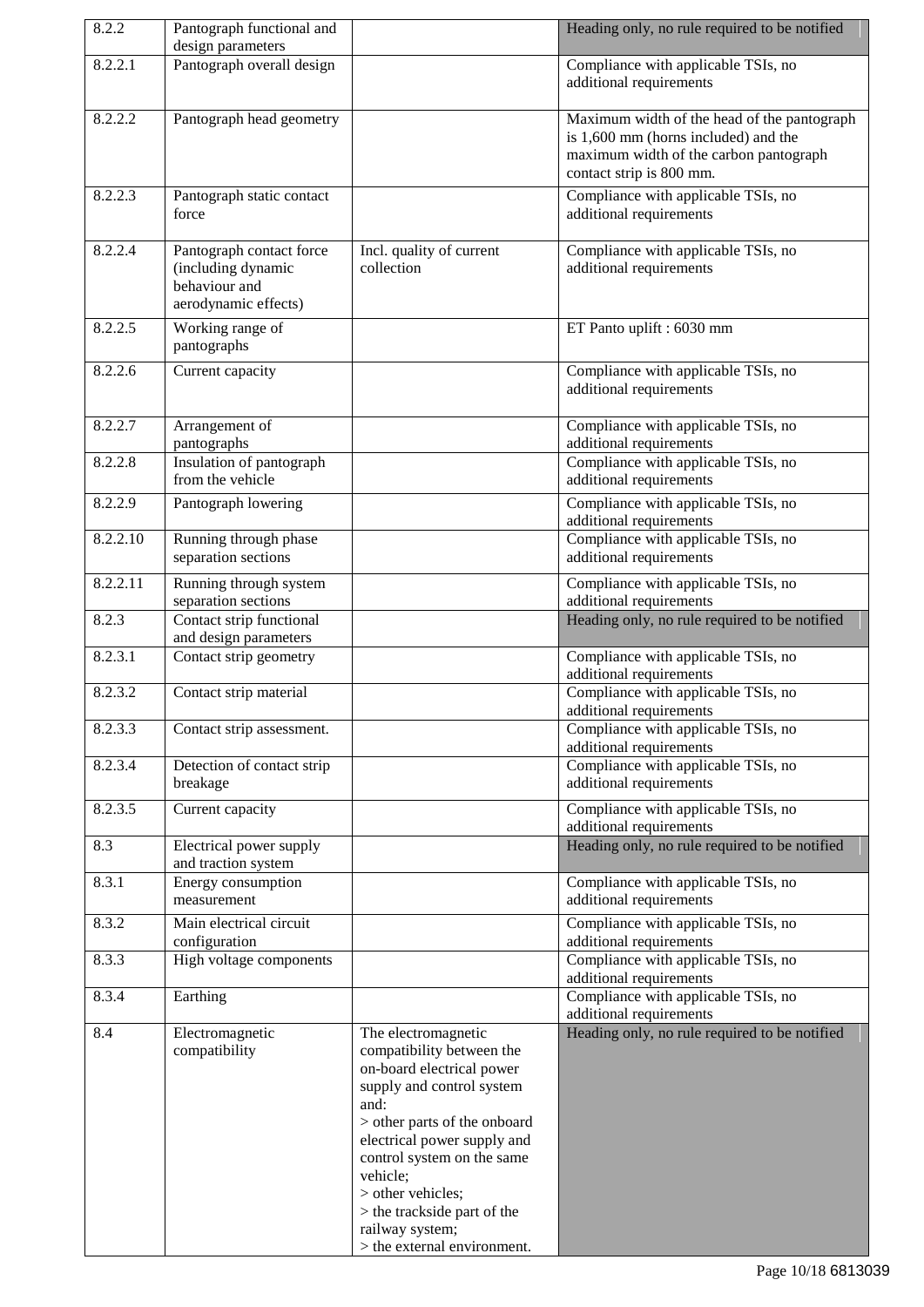| 8.4.1 | Electromagnetic                                             | The electromagnetic                                                          | Compliance with applicable TSIs, no                                                       |
|-------|-------------------------------------------------------------|------------------------------------------------------------------------------|-------------------------------------------------------------------------------------------|
|       | compatibility within the                                    | compatibility between parts of                                               | additional requirements                                                                   |
|       | onboard electrical power                                    | the onboard electrical power                                                 |                                                                                           |
|       | supply and control system                                   | supply and control system                                                    |                                                                                           |
| 8.4.2 | Electromagnetic<br>compatibility with the<br>signalling and | The electromagnetic<br>compatibility between the<br>onboard electrical power | Compliance with applicable TSIs, no<br>additional requirements                            |
|       | telecommunications                                          | supply and control system and                                                |                                                                                           |
|       | network                                                     | the signalling and                                                           |                                                                                           |
|       |                                                             | telecommunications network                                                   |                                                                                           |
|       |                                                             | part of the trackside                                                        |                                                                                           |
| 8.4.3 | Electromagnetic                                             | The electromagnetic                                                          | Compliance with applicable TSIs, no                                                       |
|       | compatibility with other<br>vehicles and with the           | compatibility between the<br>onboard electrical power                        | additional requirements                                                                   |
|       | trackside part of the                                       | supply and control system and                                                |                                                                                           |
|       | railway system                                              | other vehicles and the                                                       |                                                                                           |
|       |                                                             | trackside part of the railway                                                |                                                                                           |
|       |                                                             | system other than the                                                        |                                                                                           |
|       |                                                             | signalling and<br>telecommunications network                                 |                                                                                           |
| 8.4.4 | Electromagnetic                                             | The electromagnetic                                                          | Compliance with applicable TSIs, no                                                       |
|       | compatibility with the                                      | compatibility between the                                                    | additional requirements                                                                   |
|       | environment                                                 | onboard electrical power                                                     |                                                                                           |
|       |                                                             | supply and control system and                                                |                                                                                           |
|       |                                                             | the environment external to                                                  |                                                                                           |
|       |                                                             | the railway system (including<br>people in the neighbourhood                 |                                                                                           |
|       |                                                             | or on the platform,                                                          |                                                                                           |
|       |                                                             | passengers, drivers/staff)                                                   |                                                                                           |
| 8.5   | Protection against                                          |                                                                              | Compliance with applicable TSIs, no                                                       |
|       | electrical hazards                                          |                                                                              | additional requirements                                                                   |
| 8.6   | Diesel and other thermal<br>traction system                 |                                                                              | Compliance with applicable TSIs, no<br>additional requirements                            |
|       | requirements                                                |                                                                              |                                                                                           |
| 8.7   | Systems requiring special                                   |                                                                              |                                                                                           |
|       |                                                             |                                                                              |                                                                                           |
|       | monitoring and protection<br>measures                       |                                                                              | Heading only, no rule required to be notified                                             |
| 8.7.1 | Tanks and pipe systems for                                  | Special requirements for tanks                                               | Compliance with applicable TSIs, no                                                       |
|       | flammable liquids                                           | and pipe systems for                                                         | additional requirements                                                                   |
|       |                                                             | flammable liquids (including                                                 |                                                                                           |
|       |                                                             | fuel)                                                                        |                                                                                           |
| 8.7.2 | Pressure vessel systems /                                   |                                                                              | Compliance with applicable TSIs, no                                                       |
| 8.7.3 | pressure equipment<br>Steam boiler installations            |                                                                              | additional requirements<br>Compliance with applicable TSIs, no<br>additional requirements |
| 8.7.4 | Technical systems in                                        | Special requirements for                                                     | Compliance with applicable TSIs, no                                                       |
|       | potentially explosive                                       | technical systems in                                                         | additional requirements                                                                   |
|       | atmospheres                                                 | potentially explosive                                                        |                                                                                           |
|       |                                                             | atmospheres (e.g. liquid gas,<br>natural gas and                             |                                                                                           |
|       |                                                             | battery-powered systems,                                                     |                                                                                           |
|       |                                                             | including protection of                                                      |                                                                                           |
|       |                                                             | transformer tank)                                                            |                                                                                           |
| 8.7.5 | Ionisation detectors                                        |                                                                              | Compliance with applicable TSIs, no                                                       |
| 8.7.6 | Hydraulic/pneumatic                                         | Functional and technical                                                     | additional requirements<br>Compliance with applicable TSIs, no                            |
|       | supply and control systems                                  | specifications, e.g.                                                         | additional requirements                                                                   |
|       |                                                             | compressed air power supply,                                                 |                                                                                           |
|       |                                                             | capacity, type, temperature                                                  |                                                                                           |
|       |                                                             | range, air dryers (towers),                                                  |                                                                                           |
|       |                                                             | dew point indicators,<br>insulation, air intake                              |                                                                                           |
|       |                                                             | characteristics, fault                                                       |                                                                                           |
|       |                                                             | indicators, etc.                                                             |                                                                                           |
| 9.0   | Staff facilities, interfaces                                | The on-board facilities,                                                     | Heading only, no rule required to be notified                                             |
|       | and environment                                             | interfaces, working conditions<br>and environment for staff                  |                                                                                           |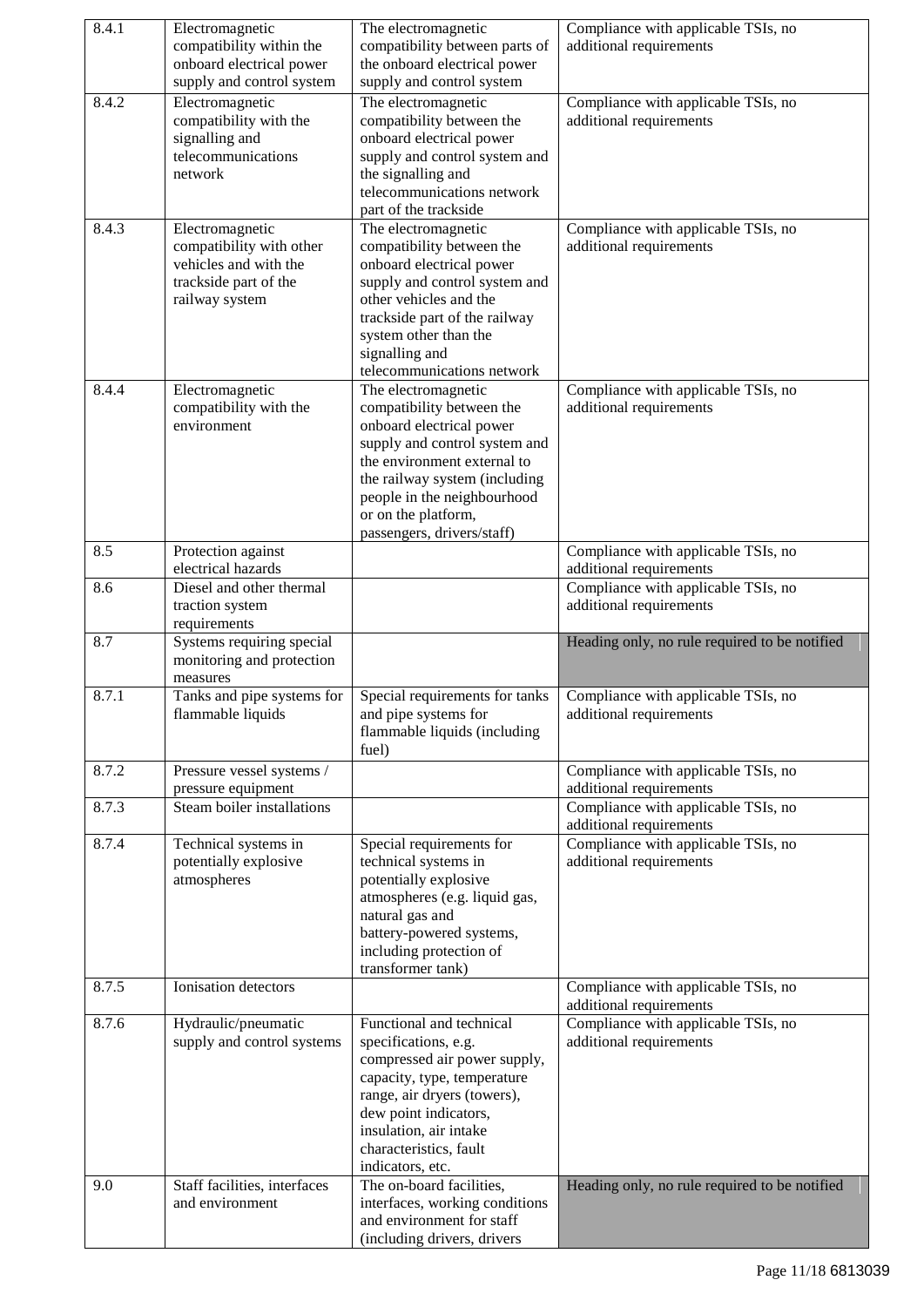|         |                                                                     | cabs and driver/machine                                                              |                                                                |
|---------|---------------------------------------------------------------------|--------------------------------------------------------------------------------------|----------------------------------------------------------------|
|         |                                                                     | interfaces)                                                                          |                                                                |
| 9.1     | Driver's cab design                                                 |                                                                                      | Heading only, no rule required to be notified                  |
| 9.1.1   | Cab design                                                          |                                                                                      | Heading only, no rule required to be notified                  |
| 9.1.1.1 | Interior layout                                                     | e.g. space availability, cab<br>arrangement and ergonomic<br>requirements            | Compliance with applicable TSIs, no<br>additional requirements |
| 9.1.1.2 | Desk ergonomics                                                     |                                                                                      | Compliance with applicable TSIs, no<br>additional requirements |
| 9.1.1.3 | Driver's seat                                                       |                                                                                      | Compliance with applicable TSIs, no<br>additional requirements |
| 9.1.1.4 | Means for the driver to<br>exchange documents                       |                                                                                      | Compliance with applicable TSIs, no<br>additional requirements |
| 9.1.1.5 | Other facilities to control<br>operation of the train               |                                                                                      | Compliance with applicable TSIs, no<br>additional requirements |
| 9.1.2   | Access to driver's cab                                              |                                                                                      | Heading only, no rule required to be notified                  |
| 9.1.2.1 | Access, egress and doors                                            |                                                                                      | Compliance with applicable TSIs, no<br>additional requirements |
| 9.1.2.2 | Driver's cab emergency<br>exits                                     |                                                                                      | Compliance with applicable TSIs, no<br>additional requirements |
| 9.1.3   | Windscreen in driver's cab                                          |                                                                                      | Heading only, no rule required to be notified                  |
| 9.1.3.1 | mechanical characteristics                                          |                                                                                      | Compliance with applicable TSIs, no<br>additional requirements |
| 9.1.3.2 | optical characteristics                                             |                                                                                      | Compliance with applicable TSIs, no<br>additional requirements |
| 9.1.3.3 | equipment                                                           | e.g. de-icing, de-misting,<br>external cleaning devices, etc.                        | Compliance with applicable TSIs, no<br>additional requirements |
| 9.1.3.4 | front visibility                                                    |                                                                                      | Compliance with applicable TSIs, no<br>additional requirements |
| 9.2     | Working conditions                                                  |                                                                                      | Heading only, no rule required to be notified                  |
| 9.2.1   | <b>Environmental conditions</b>                                     |                                                                                      | Heading only, no rule required to be notified                  |
| 9.2.1.1 | Heating, ventilation and air<br>condition systems in driver<br>cabs |                                                                                      | Compliance with applicable TSIs, no<br>additional requirements |
| 9.2.1.2 | Noise in driver cabs                                                | Including horn level inside the<br>cab                                               | Compliance with applicable TSIs, no<br>additional requirements |
| 9.2.1.3 | Lighting in driver cabs                                             |                                                                                      | Compliance with applicable TSIs, no<br>additional requirements |
| 9.2.2   | Others                                                              |                                                                                      | Compliance with applicable TSIs, no<br>additional requirements |
| 9.3     | Driver/machine interface                                            | Equipment in driver's cab to<br>supervise and control safe<br>operation of the train | Heading only, no rule required to be notified                  |
| 9.3.1   | Driver/machine interface                                            |                                                                                      | Heading only, no rule required to be notified                  |
| 9.3.1.1 | speed indication                                                    | recording of speed covered by<br>9.6                                                 | Compliance with applicable TSIs, no<br>additional requirements |
| 9.3.1.2 | driver display unit and<br>screens                                  |                                                                                      | Compliance with applicable TSIs, no<br>additional requirements |
| 9.3.1.3 | controls and indicators                                             |                                                                                      | Compliance with applicable TSIs, no<br>additional requirements |
| 9.3.2   | Driver supervision                                                  | Driver activity control<br>function e.g. vigilance                                   | Compliance with applicable TSIs, no<br>additional requirements |
| 9.3.3   | rear and side view                                                  |                                                                                      | Compliance with applicable TSIs, no<br>additional requirements |
| 9.4     | Marking and labelling in<br>Driver cabs                             | Static display of basic<br>information for the driver                                | Compliance with applicable TSIs, no<br>additional requirements |
| 9.5     | Equipment and other<br>facilities onboard for staff                 |                                                                                      | Heading only, no rule required to be notified                  |
| 9.5.1   | Facilities onboard for staff                                        |                                                                                      | Heading only, no rule required to be notified                  |
| 9.5.1.1 | Staff access for coupling /<br>uncoupling                           |                                                                                      | Compliance with applicable TSIs, no<br>additional requirements |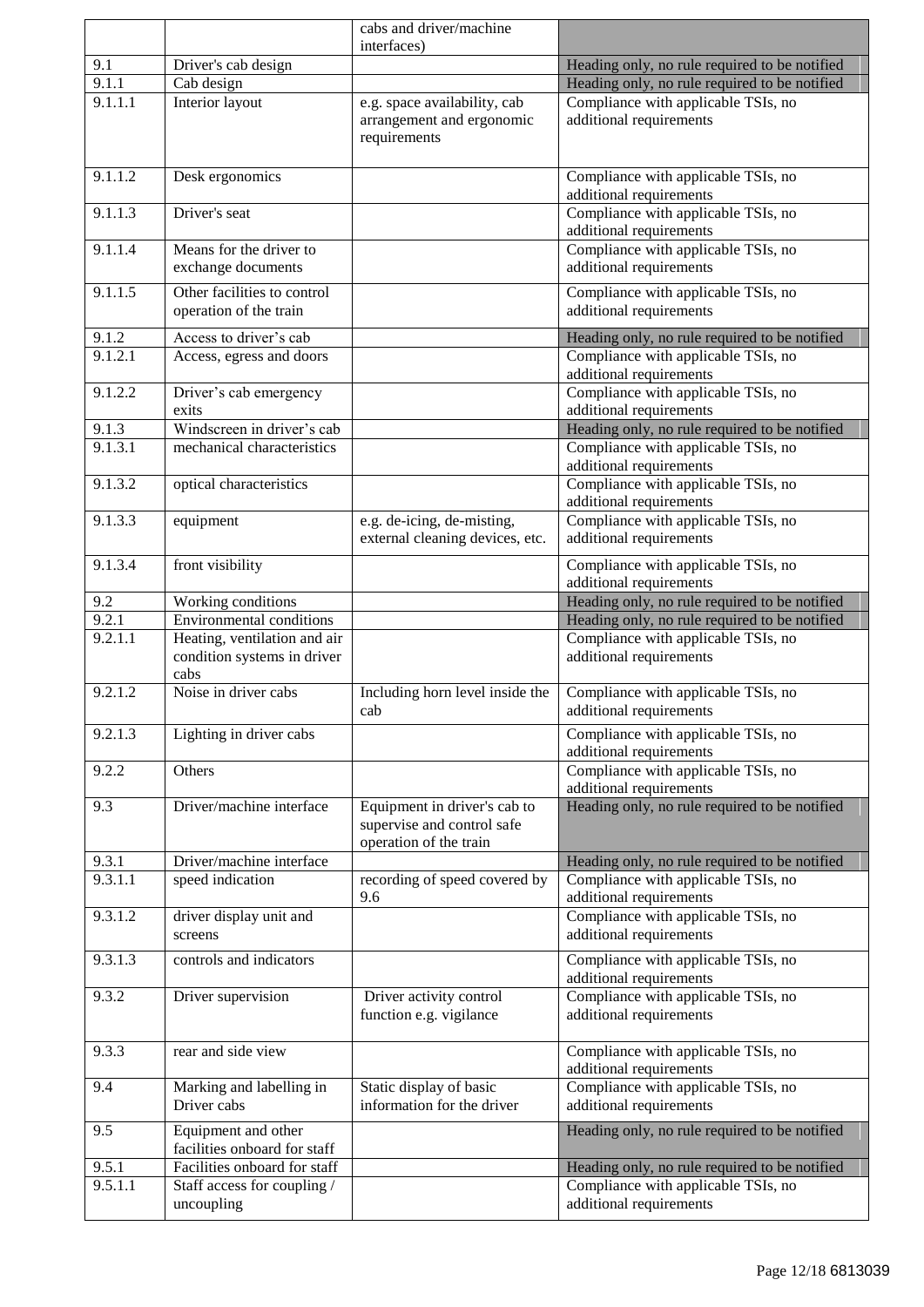| 9.5.1.2  | External steps and<br>handrails for shunting staff            |                                                                                                                      | Compliance with applicable TSIs, no<br>additional requirements                                                                                                                                                                                                                                                                                                                                                                                                                                                                                                                                                                                                                                                                                                                                                                                                                                                                                                                                                |
|----------|---------------------------------------------------------------|----------------------------------------------------------------------------------------------------------------------|---------------------------------------------------------------------------------------------------------------------------------------------------------------------------------------------------------------------------------------------------------------------------------------------------------------------------------------------------------------------------------------------------------------------------------------------------------------------------------------------------------------------------------------------------------------------------------------------------------------------------------------------------------------------------------------------------------------------------------------------------------------------------------------------------------------------------------------------------------------------------------------------------------------------------------------------------------------------------------------------------------------|
| 9.5.1.3  | Storage facilities for use<br>by staff                        |                                                                                                                      | Compliance with applicable TSIs, no<br>additional requirements                                                                                                                                                                                                                                                                                                                                                                                                                                                                                                                                                                                                                                                                                                                                                                                                                                                                                                                                                |
| 9.5.1.4  | Other facilities                                              |                                                                                                                      | Compliance with applicable TSIs, no<br>additional requirements                                                                                                                                                                                                                                                                                                                                                                                                                                                                                                                                                                                                                                                                                                                                                                                                                                                                                                                                                |
| 9.5.2    | Staff and freight access<br>doors                             | doors equipped with security<br>device for opening only by<br>staff including catering                               | Compliance with applicable TSIs, no<br>additional requirements                                                                                                                                                                                                                                                                                                                                                                                                                                                                                                                                                                                                                                                                                                                                                                                                                                                                                                                                                |
| 9.5.3    | On-board tools and<br>portable equipment                      | e.g. equipment needed by<br>driver or staff in emergency<br>situation                                                | Compliance with applicable TSIs, no<br>additional requirements                                                                                                                                                                                                                                                                                                                                                                                                                                                                                                                                                                                                                                                                                                                                                                                                                                                                                                                                                |
| 9.5.4    | Audible communication<br>system                               | e.g. for communication<br>between<br>- the train crew,<br>- the train crew and people<br>inside/outside of the train | Compliance with applicable TSIs, no<br>additional requirements                                                                                                                                                                                                                                                                                                                                                                                                                                                                                                                                                                                                                                                                                                                                                                                                                                                                                                                                                |
| 9.6      | Recording device                                              | for the purpose of monitoring<br>the behaviour of driver and<br>train                                                | Compliance with applicable TSIs, no<br>additional requirements                                                                                                                                                                                                                                                                                                                                                                                                                                                                                                                                                                                                                                                                                                                                                                                                                                                                                                                                                |
| 9.7      | Remote control function                                       |                                                                                                                      | Compliance with applicable TSIs, no<br>additional requirements                                                                                                                                                                                                                                                                                                                                                                                                                                                                                                                                                                                                                                                                                                                                                                                                                                                                                                                                                |
| 10       | Fire safety and evacuation                                    |                                                                                                                      | Heading only, no rule required to be notified                                                                                                                                                                                                                                                                                                                                                                                                                                                                                                                                                                                                                                                                                                                                                                                                                                                                                                                                                                 |
| 10.1     | Fire safety                                                   |                                                                                                                      | Heading only, no rule required to be notified                                                                                                                                                                                                                                                                                                                                                                                                                                                                                                                                                                                                                                                                                                                                                                                                                                                                                                                                                                 |
| 10.1.1   | Fire protection concept                                       |                                                                                                                      | Heading only, no rule required to be notified                                                                                                                                                                                                                                                                                                                                                                                                                                                                                                                                                                                                                                                                                                                                                                                                                                                                                                                                                                 |
| 10.1.1.1 | Classification of vehicle /<br>Fire categories                |                                                                                                                      | Compliance with applicable TSIs, no<br>additional requirements                                                                                                                                                                                                                                                                                                                                                                                                                                                                                                                                                                                                                                                                                                                                                                                                                                                                                                                                                |
| 10.1.2   | Fire protection measures                                      |                                                                                                                      | Heading only, no rule required to be notified                                                                                                                                                                                                                                                                                                                                                                                                                                                                                                                                                                                                                                                                                                                                                                                                                                                                                                                                                                 |
| 10.1.2.1 | General protection<br>measures for vehicles                   |                                                                                                                      | Compliance with applicable TSIs, no<br>additional requirements                                                                                                                                                                                                                                                                                                                                                                                                                                                                                                                                                                                                                                                                                                                                                                                                                                                                                                                                                |
| 10.1.2.2 | Fire protection measures<br>for specific kinds of<br>vehicles | e.g. requirements for freight<br>trains or passenger trains on<br>running capability, drivers'<br>protection, etc    | Passenger: Rolling stock intended to be<br>operated in the Channel Tunnel shall be of<br>category B, considering the length of the<br>tunnel.<br>The running capability of passenger rolling<br>stock intended to be operated in the Channel<br>Tunnel shall be demonstrated by application of<br>the specification referenced in EN<br>50553:2012, in which the system functions<br>impacted by a 'type 2' fire shall be braking<br>and traction; these functions shall be assessed<br>in the following conditions:<br>for a duration of 30 minutes at a minimum<br>speed of 100 km/h.<br>or<br>for a duration of 15 minutes at a minimum<br>speed of 80 km/h (according to clause<br>4.2.10.4.4) under the condition specified in the<br>national rule notified by the Channel tunnel<br>safety authority for this purpose.<br>Freight: Locomotives must have an equivalent<br>running capability to Category B passenger<br>stock (i.e. 15 minutes) or an extinguishing<br>system on board the locomotive. |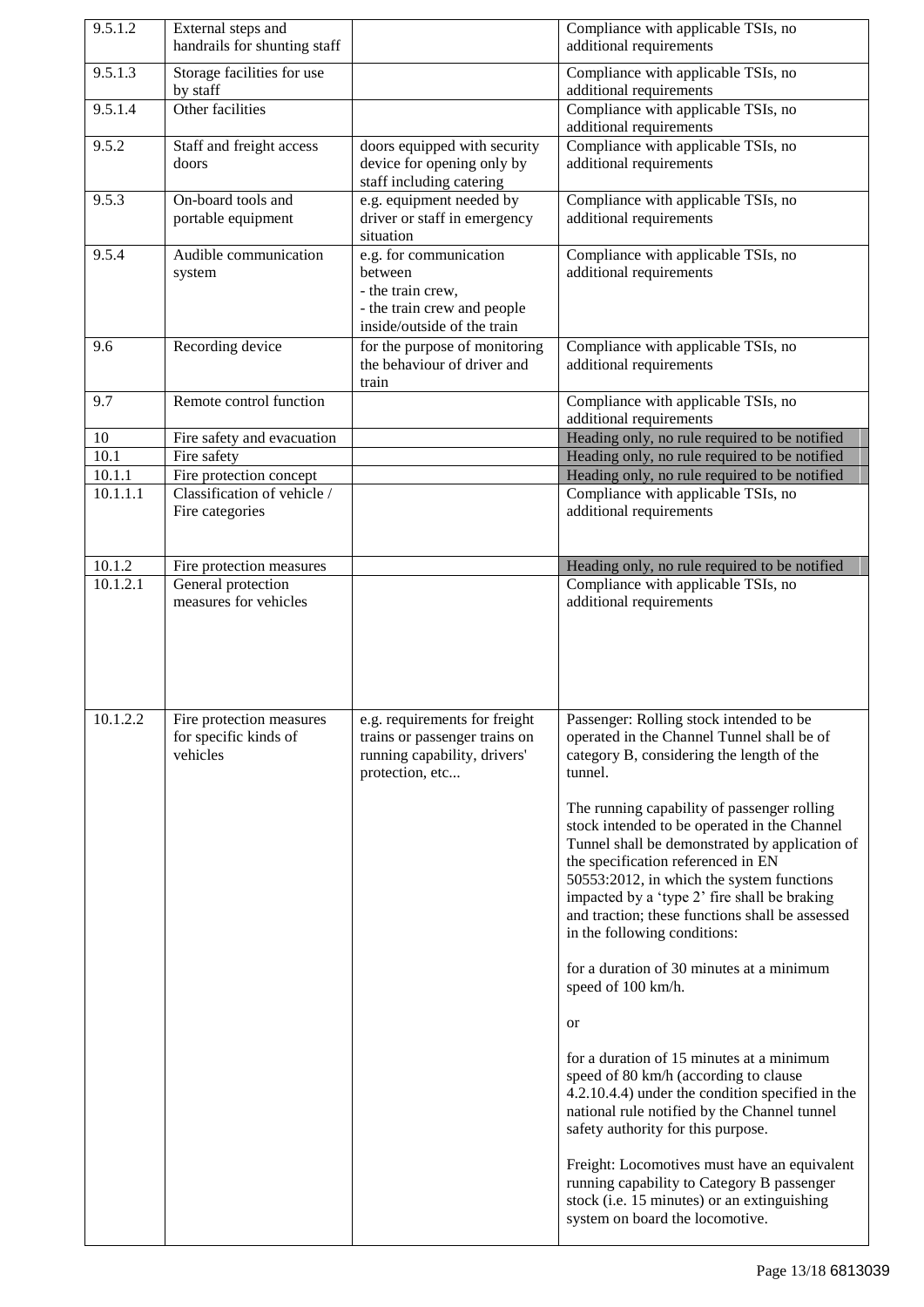| 10.1.2.3 | Protection of driver's cab | Passenger vehicles: The fire control and<br>containment measures must be designed so<br>that the driver is afforded protection for at<br>least 30 minutes.<br>Freight vehicles: For freight locomotives and<br>freight self-propelling units, compliance with<br>the applicable TSIs is sufficient.                                                                                                                                                                                                                                                                                                                                                                            |
|----------|----------------------------|--------------------------------------------------------------------------------------------------------------------------------------------------------------------------------------------------------------------------------------------------------------------------------------------------------------------------------------------------------------------------------------------------------------------------------------------------------------------------------------------------------------------------------------------------------------------------------------------------------------------------------------------------------------------------------|
| 10.1.2.4 | Fire barriers              | Passenger vehicles: In case of fire on board in<br>the engine or in the passenger areas and where<br>it is not possible to move passengers to<br>adjacent carriages, the design of the vehicle<br>shall provide for 30 minutes fire protection.<br>The unit shall be equipped with full cross<br>section partitions within passenger/staff areas<br>of each vehicle, with a maximum separation of<br>30 meters which shall satisfy requirements for<br>integrity for a minimum of 30 minutes<br>(assuming the fire can start from either side of<br>the partition), or with other Fire Containment<br>and Control Systems (FCCS).<br>The unit shall also be equipped with fire |
|          |                            | barriers that shall satisfy requirements for<br>integrity and heat insulation for a minimum of<br>30 minutes at the following locations (where<br>relevant for the concerned unit):<br>Between the drivers cab and the compartment                                                                                                                                                                                                                                                                                                                                                                                                                                             |
|          |                            | to the rear of it (assuming the fire starts in the<br>rear compartment).                                                                                                                                                                                                                                                                                                                                                                                                                                                                                                                                                                                                       |
|          |                            | Between combustion engine and adjacent<br>passenger/staff areas (assuming the fire starts<br>in the combustion engine).                                                                                                                                                                                                                                                                                                                                                                                                                                                                                                                                                        |
|          |                            | Between compartments with electrical supply<br>line and/or traction circuit equipment and<br>passenger/staff area (assuming the fire starts in<br>the electrical supply line and/or the traction<br>circuit equipment).                                                                                                                                                                                                                                                                                                                                                                                                                                                        |
|          |                            | Verification of conformity shall include testing<br>out in accordance with the requirements<br>EN1363-1 1999.                                                                                                                                                                                                                                                                                                                                                                                                                                                                                                                                                                  |
| 10.1.2.5 | Material properties        | Where necessary to support the requirement<br>for running capability (see $10.1.2.1$ ) the<br>currently accepted means of conformity<br>(non-mandatory) is: Construction details must<br>afford 30 minute fire protection for pipes and<br>hoses and wiring and equipment.                                                                                                                                                                                                                                                                                                                                                                                                     |
| 10.1.2.6 | Fire detectors             | Where necessary to support the requirement<br>for running capability (see $10.1.2.1$ ), the<br>currently accepted means of conformity<br>(non-mandatory) is: A system of fire detection<br>and suppression is required to allow the<br>locomotive to continue its journey in the event<br>of fire and to ensure that the driver is protected<br>for at least 30 minutes. Each power<br>compartment must have its own independent<br>fire detection and automatic suppression<br>system.                                                                                                                                                                                        |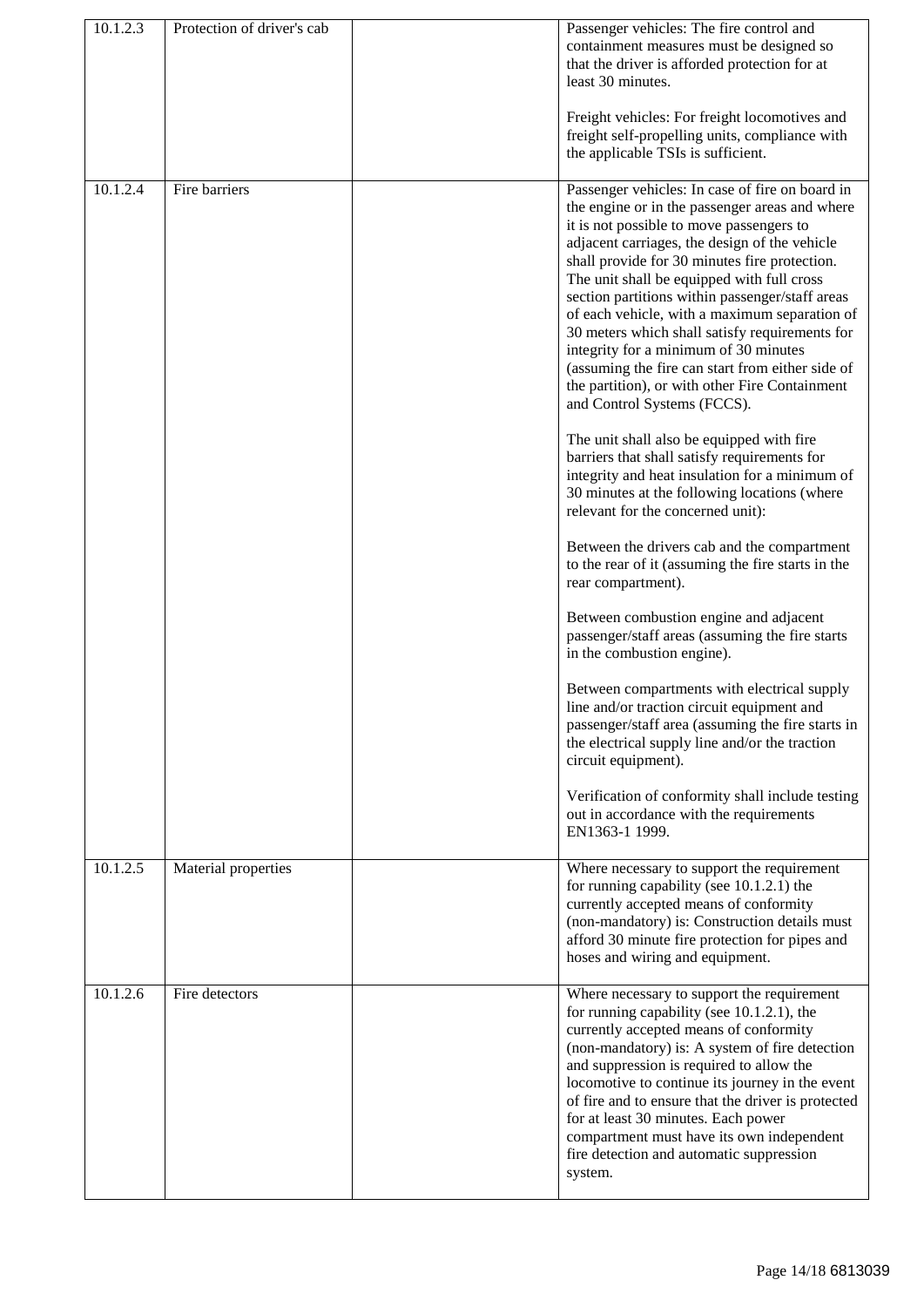| 10.1.2.7 | Fire extinction equipment                                              |                                                                                                                                                                                                                           | Where necessary to support the requirements<br>for running capability (see $10.1.2.1$ ) or fire<br>barriers (see 10.1.2.4) or driver's protection<br>(see 10.1.2.3), the currently accepted means of<br>conformity (non-mandatory) is: A system of<br>fire detection and suppression is required to<br>allow the locomotive to continue its journey in<br>the event of fire and to ensure that the driver is<br>protected for at least 30 minutes. Each power<br>compartment must have its own independent<br>fire detection and automatic suppression<br>system.<br>In addition to the special systems in the power<br>compartments, a sufficient number of<br>extinguishers must be available in each vehicle |
|----------|------------------------------------------------------------------------|---------------------------------------------------------------------------------------------------------------------------------------------------------------------------------------------------------------------------|-----------------------------------------------------------------------------------------------------------------------------------------------------------------------------------------------------------------------------------------------------------------------------------------------------------------------------------------------------------------------------------------------------------------------------------------------------------------------------------------------------------------------------------------------------------------------------------------------------------------------------------------------------------------------------------------------------------------|
| 10.2     | Emergency                                                              |                                                                                                                                                                                                                           | Heading only, no rule required to be notified                                                                                                                                                                                                                                                                                                                                                                                                                                                                                                                                                                                                                                                                   |
| 10.2.1   | Passenger emergency exits                                              |                                                                                                                                                                                                                           | Compliance with applicable TSIs, no<br>additional requirements                                                                                                                                                                                                                                                                                                                                                                                                                                                                                                                                                                                                                                                  |
| 10.2.2   | Rescue services'<br>information, equipment<br>and access               |                                                                                                                                                                                                                           | Compliance with applicable TSIs, no<br>additional requirements                                                                                                                                                                                                                                                                                                                                                                                                                                                                                                                                                                                                                                                  |
| 10.2.3   | Passenger alarm                                                        |                                                                                                                                                                                                                           | Compliance with applicable TSIs, no                                                                                                                                                                                                                                                                                                                                                                                                                                                                                                                                                                                                                                                                             |
| 10.2.4   | Emergency lighting                                                     |                                                                                                                                                                                                                           | additional requirements.<br>Compliance with applicable TSIs, no<br>additional requirements.                                                                                                                                                                                                                                                                                                                                                                                                                                                                                                                                                                                                                     |
| 10.3     | <b>Additional measures</b>                                             |                                                                                                                                                                                                                           | Passenger vehicles: The notified unified safety<br>rules require that there must be a driving<br>position at each end of the train.                                                                                                                                                                                                                                                                                                                                                                                                                                                                                                                                                                             |
| 11       | Servicing                                                              | On-board facilities and<br>interfaces for servicing                                                                                                                                                                       | Heading only, no rule required to be notified                                                                                                                                                                                                                                                                                                                                                                                                                                                                                                                                                                                                                                                                   |
| 11.1     | Train cleaning facilities                                              |                                                                                                                                                                                                                           | Heading only, no rule required to be notified                                                                                                                                                                                                                                                                                                                                                                                                                                                                                                                                                                                                                                                                   |
| 11.1.1   | Train external cleaning<br>facilities                                  | e.g. external cleaning through<br>a washing plant                                                                                                                                                                         | Compliance with applicable TSIs, no<br>additional requirements                                                                                                                                                                                                                                                                                                                                                                                                                                                                                                                                                                                                                                                  |
| 11.1.2   | Train internal cleaning                                                |                                                                                                                                                                                                                           | Compliance with applicable TSIs, no<br>additional requirements                                                                                                                                                                                                                                                                                                                                                                                                                                                                                                                                                                                                                                                  |
| 11.2     | Train refuelling facilities                                            |                                                                                                                                                                                                                           | Heading only, no rule required to be notified                                                                                                                                                                                                                                                                                                                                                                                                                                                                                                                                                                                                                                                                   |
| 11.2.1   | Waste water disposal<br>systems                                        | Including interface to toilet<br>discharge system                                                                                                                                                                         | Compliance with applicable TSIs, no<br>additional requirements                                                                                                                                                                                                                                                                                                                                                                                                                                                                                                                                                                                                                                                  |
| 11.2.2   | Water supply system                                                    | Conformity to sanitary<br>regulations                                                                                                                                                                                     | Compliance with applicable TSIs, no<br>additional requirements                                                                                                                                                                                                                                                                                                                                                                                                                                                                                                                                                                                                                                                  |
| 11.2.3   | Further supply facilities                                              | e.g. special requirement for<br>stabling of trains                                                                                                                                                                        | Compliance with applicable TSIs, no<br>additional requirements                                                                                                                                                                                                                                                                                                                                                                                                                                                                                                                                                                                                                                                  |
| 11.2.4   | Interface to refuelling<br>equipment for non-electric<br>rolling stock | e.g. nozzles used for diesel<br>fuels and others                                                                                                                                                                          | Compliance with applicable TSIs, no<br>additional requirements                                                                                                                                                                                                                                                                                                                                                                                                                                                                                                                                                                                                                                                  |
| 12.0     | On-board control<br>command and signalling                             | All the on-board equipment<br>necessary to ensure safety and<br>to command and control<br>movements of trains<br>authorised to travel on the<br>network and its effects on the<br>trackside part of the railway<br>system | Heading only, no rule required to be notified                                                                                                                                                                                                                                                                                                                                                                                                                                                                                                                                                                                                                                                                   |
| 12.1     | On-board radio system                                                  |                                                                                                                                                                                                                           | Heading only, no rule required to be notified                                                                                                                                                                                                                                                                                                                                                                                                                                                                                                                                                                                                                                                                   |
| 12.1.1   | NON GSM-R radio system                                                 |                                                                                                                                                                                                                           | Until GSM-R is installed, all trains using the<br>Channel Tunnel must be equipped with<br>track-to-train communications compatible with<br>the Eurotunnel system (a UHF mobile radio<br>system with possibility to make selective<br>calls).<br>Trains must also be equipped with Concession                                                                                                                                                                                                                                                                                                                                                                                                                    |
|          |                                                                        |                                                                                                                                                                                                                           | Radio equipment (a trunked mobile<br>communication system).                                                                                                                                                                                                                                                                                                                                                                                                                                                                                                                                                                                                                                                     |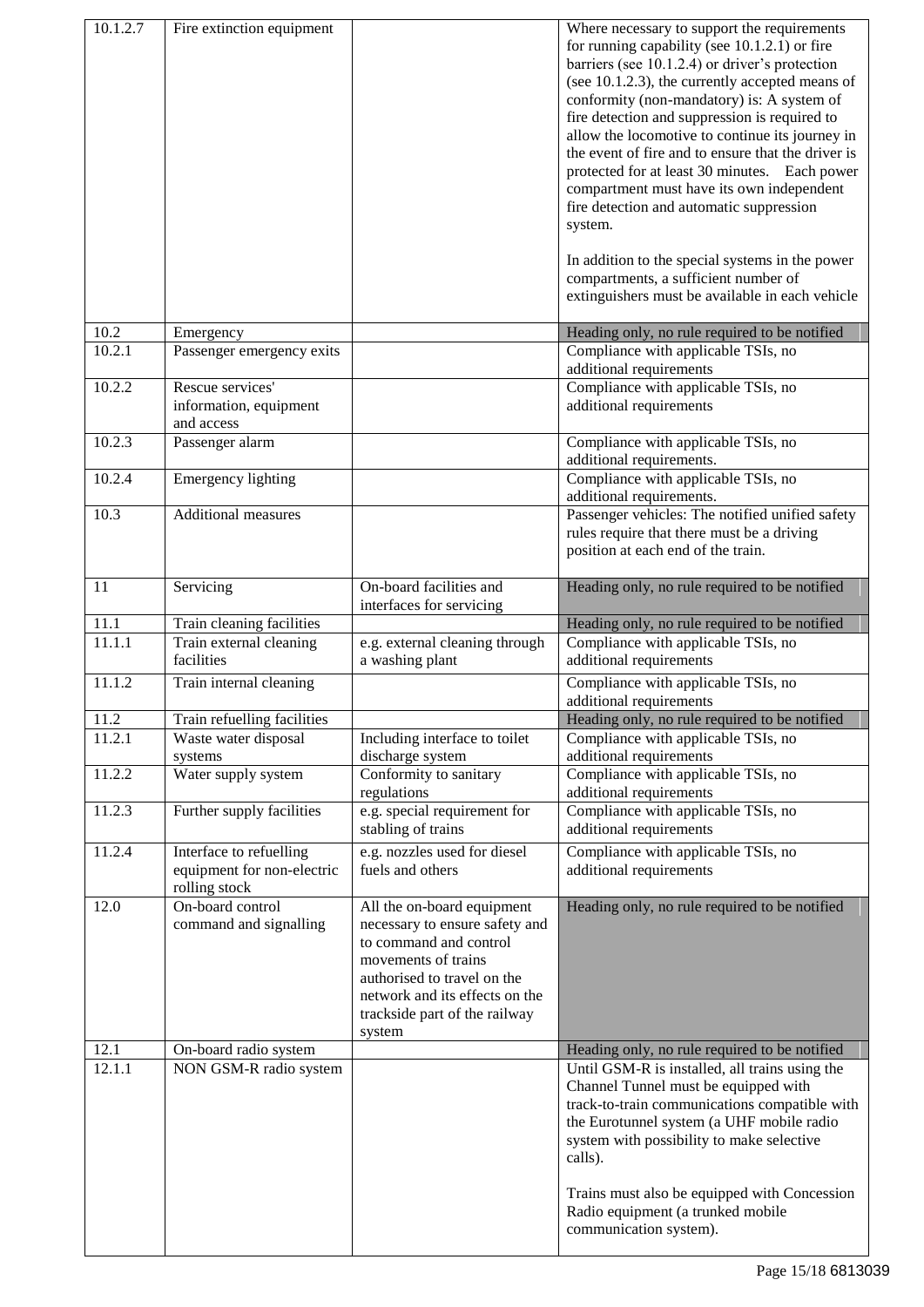| 12.1.2    | GSM-R compliant radio<br>system                                                                                   |                                                                                                                                                  | Heading only, no rule required to be notified                                                             |
|-----------|-------------------------------------------------------------------------------------------------------------------|--------------------------------------------------------------------------------------------------------------------------------------------------|-----------------------------------------------------------------------------------------------------------|
| 12.1.2.1  | Text messages                                                                                                     | Specific requirements for text<br>messages (e.g. in emergency)                                                                                   | Compliance with applicable TSIs, no<br>additional requirements                                            |
| 12.1.2.2  | Call forwarding                                                                                                   | Requirements and conditions<br>governing call forwarding                                                                                         | Compliance with applicable TSIs, no<br>additional requirements                                            |
| 12.1.2.3  | <b>Broadcast calls</b>                                                                                            | Requirements and conditions<br>governing broadcast calls                                                                                         | Compliance with applicable TSIs, no<br>additional requirements                                            |
| 12.1.2.4  | Cab-radio related<br>requirements                                                                                 | i.e. other national mandatory<br>cab radio-related requirements<br>not made mandatory by TSI                                                     | Compliance with applicable TSIs, no<br>additional requirements                                            |
| 12.1.2.5  | Network selection by<br>external trigger                                                                          |                                                                                                                                                  | Compliance with applicable TSIs, no<br>additional requirements                                            |
| 12.1.2.6  | General purpose<br>radio-related functions                                                                        | i.e. other national mandatory<br>general purpose radio-related<br>functions not made mandatory<br>by TSI                                         | Compliance with applicable TSIs, no<br>additional requirements                                            |
| 12.1.2.7  | Primary controller's MMI<br>functionality                                                                         | Requirements exported to the<br>cab mobile derived from<br>controller's MMI functionality                                                        | Compliance with applicable TSIs, no<br>additional requirements                                            |
| 12.1.2.8  | Use of hand portables as<br>cab mobile radio                                                                      | As primary or fall-back radio                                                                                                                    | Compliance with applicable TSIs, no<br>additional requirements                                            |
| 12.1.2.9  | Capacity of on-board<br><b>GSMR</b>                                                                               | e.g. requirement for packet<br>switching capability                                                                                              | Compliance with applicable TSIs, no<br>additional requirements                                            |
| 12.1.2.10 | GSM-R-ETCS interface                                                                                              | e.g. train ID synchronisation                                                                                                                    | Compliance with applicable TSIs, no<br>additional requirements                                            |
| 12.1.2.11 | Interconnection and<br>roaming between GSM-R<br>networks                                                          | applicable until new release of<br>Eirene target during 2010                                                                                     | Compliance with applicable TSIs, no<br>additional requirements                                            |
| 12.1.2.12 | Border crossing                                                                                                   | applicable until new release of<br>Eirene target during 2010                                                                                     | Compliance with applicable TSIs, no<br>additional requirements                                            |
| 12.1.2.13 | GPRS and ASCI                                                                                                     | Covered by change request no<br>national rules expected.                                                                                         | Compliance with applicable TSIs, no<br>additional requirements                                            |
| 12.1.2.14 | Interface between rolling<br>stock driver's safety<br>device, vigilance device,<br>and GSM-R onboard<br>assembly. | applicable until new release of<br>Eirene target during 2010                                                                                     | Compliance with applicable TSIs, no<br>additional requirements                                            |
| 12.1.2.15 | Test specification for<br>mobile equipment GSM-R                                                                  | to be closed with additions to<br>Eirene specs                                                                                                   | Compliance with applicable TSIs, no<br>additional requirements                                            |
| 12.1.2.16 | Directed/automatic<br>network selection                                                                           |                                                                                                                                                  | Compliance with applicable TSIs, no<br>additional requirements                                            |
| 12.1.2.17 | Registration and<br>deregistration                                                                                |                                                                                                                                                  | Compliance with applicable TSIs, no<br>additional requirements                                            |
| 12.1.2.18 | <b>GSM-R Version</b><br>Management                                                                                | No longer an open point -<br>covered by Agency Procedure<br>- to be removed from open<br>points in TSI. No national<br>rules expected            | Compliance with applicable TSIs, no<br>additional requirements                                            |
| 12.2      | On-board signalling                                                                                               |                                                                                                                                                  | Heading only, no rule required to be notified                                                             |
| 12.2.1    | National on-board<br>signalling systems                                                                           | Control and warning systems<br>including e.g. "area<br>emergency braking function"<br>and other national<br>requirements for train<br>protection | Traction units are to be fitted with TVM 430<br>system parameterised for Channel Tunnel<br>infrastructure |
| 12.2.2    | Compatibility of signalling<br>system with the rest of the<br>train                                               | Compatibility of on-board<br>signalling equipment with<br>other systems on board of a<br>train e.g. brakes, traction, etc.                       | Compliance with applicable TSIs, no<br>additional requirements                                            |
| 12.2.3    | Compatibility of rolling                                                                                          | Compatibility e.g. with                                                                                                                          | Heading only, no rule required to be notified                                                             |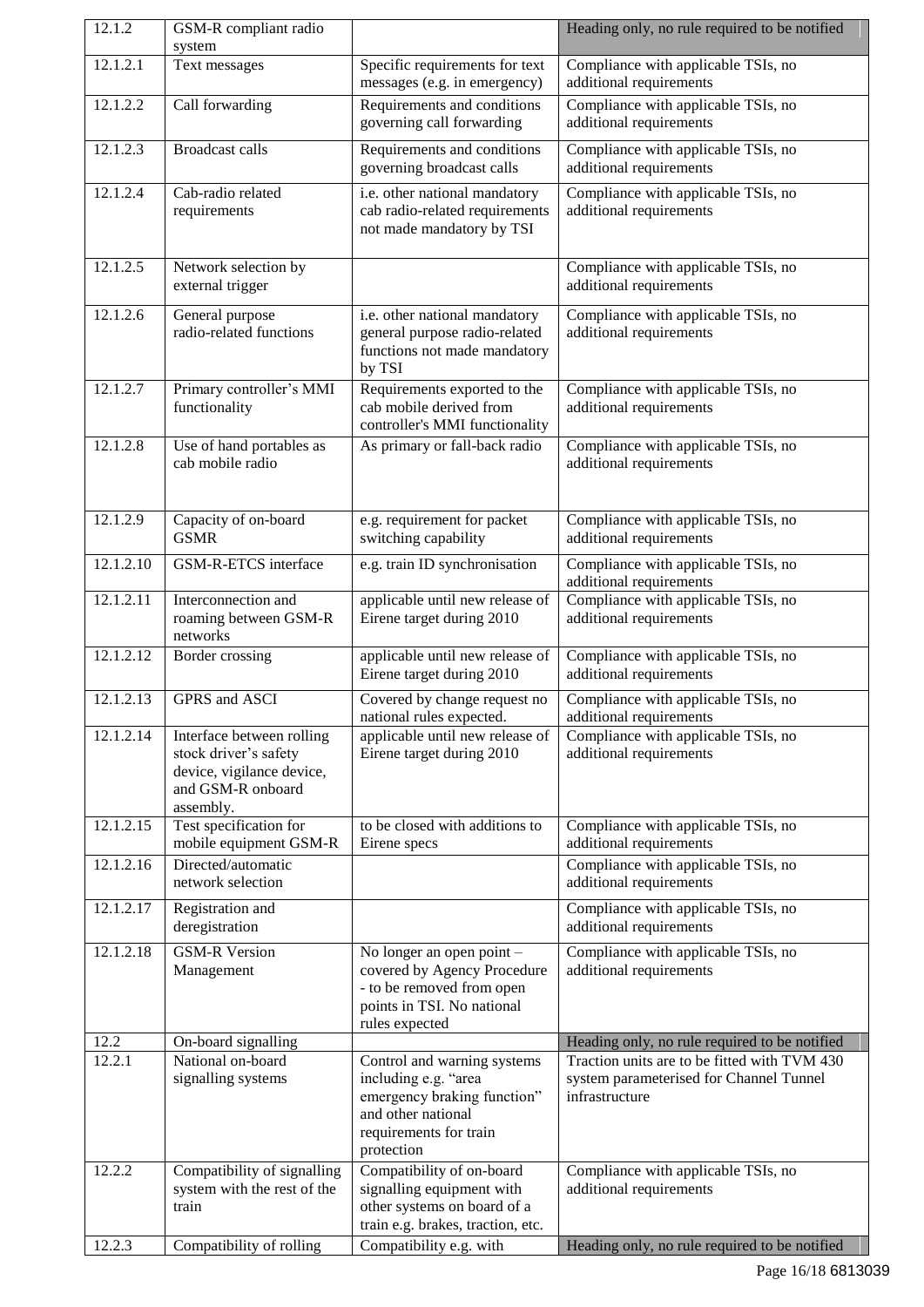|                        | stock with track<br>infrastructure                                                           | track-side detection systems<br>or Hot Axle box detectors, for                                                                                                                                       |                                                                |
|------------------------|----------------------------------------------------------------------------------------------|------------------------------------------------------------------------------------------------------------------------------------------------------------------------------------------------------|----------------------------------------------------------------|
|                        |                                                                                              | EMC see 8.4.2                                                                                                                                                                                        |                                                                |
| 12.2.3.1               | Relation between axle<br>distance and wheel<br>diameter                                      |                                                                                                                                                                                                      | Compliance with applicable TSIs, no<br>additional requirements |
| 12.2.3.2               | Metal free space around<br>wheels                                                            |                                                                                                                                                                                                      | Compliance with applicable TSIs, no<br>additional requirements |
| 12.2.3.3               | Metal mass of a vehicle                                                                      |                                                                                                                                                                                                      | Compliance with applicable TSIs, no<br>additional requirements |
| 12.2.4                 | ETCS cab signalling<br>system                                                                |                                                                                                                                                                                                      | Heading only, no rule required to be notified                  |
| 12.2.4.1               | Awakening                                                                                    | to be resolved in Baseline 3                                                                                                                                                                         | Compliance with applicable TSIs, no<br>additional requirements |
| 12.2.4.2               | Train categories                                                                             | to be resolved in Baseline 3                                                                                                                                                                         | Compliance with applicable TSIs, no<br>additional requirements |
| 12.2.4.3               | Performance requirements<br>for on-board GSM-R<br>equipment related to<br>quality of service | Service quality of GSM-R<br>required for ETCS                                                                                                                                                        | Compliance with applicable TSIs, no<br>additional requirements |
| 12.2.4.4               | Use of ETCS modes                                                                            | Requirements on use of ETCS<br>modes that affect vehicle<br>authorisation over and above<br>those in the TSIs                                                                                        | Compliance with applicable TSIs, no<br>additional requirements |
| 12.2.4.5               | ETCS requirements when<br>vehicle is driven from<br>outside the cab                          | Requirements over and above<br>or conflicting with the TSIs in<br>respect of driving outside the<br>cab e.g. radio control by<br>ground staff when shunting                                          | Compliance with applicable TSIs, no<br>additional requirements |
| 12.2.4.6               | Level crossing<br>functionality                                                              | to be resolved in Baseline 3                                                                                                                                                                         | Compliance with applicable TSIs, no<br>additional requirements |
| 12.2.4.7               | Braking safety margins                                                                       | to be resolved in Baseline 3                                                                                                                                                                         | Compliance with applicable TSIs, no<br>additional requirements |
| 12.2.4.8               | Reliability - Availability -<br><b>Safety Requirements</b>                                   | to be resolved by TSI revision                                                                                                                                                                       | Compliance with applicable TSIs, no<br>additional requirements |
| 12.2.4.9               | Marker boards                                                                                | Requirements exported to<br>vehicle to ensure visibility of<br>boards (e.g. spread of<br>headlight beam, visibility<br>from cab) partially solved in<br>2.3.0d to be fully resolved in<br>Baseline 3 | Compliance with applicable TSIs, no<br>additional requirements |
| 12.2.4.10              | Ergonomic aspects of the<br>DMI                                                              | to be resolved in Baseline 3                                                                                                                                                                         | Compliance with applicable TSIs, no<br>additional requirements |
| 12.2.4.11              | <b>ETCS</b> values of variables<br>controlled outside UNISIG<br>— Manual                     | to be resolved in Baseline 3                                                                                                                                                                         | Compliance with applicable TSIs, no<br>additional requirements |
| $12.2.4.\overline{12}$ | <b>KM</b> Conformance<br>Requirements                                                        | to be resolved in Baseline 3                                                                                                                                                                         | Compliance with applicable TSIs, no<br>additional requirements |
| 12.2.4.13              | Requirements for<br>pre-fitting ETCS on-board<br>equipment                                   | No longer an open point -<br>covered by Chapter 7 agreed<br>by RISC March 09 - will be<br>removed from the next<br>version of the TSI. No<br>national rules expected.                                | Compliance with applicable TSIs, no<br>additional requirements |
| 12.2.4.14              | <b>ETCS</b> Version<br>Management                                                            | No longer an open point -<br>covered by Agency Procedure<br>- to be removed from open<br>points in TSI. No national<br>rules expected                                                                | Compliance with applicable TSIs, no<br>additional requirements |
| 12.2.4.15              | Specification of ETCS<br>variables                                                           | to be resolved in Baseline 3                                                                                                                                                                         | Compliance with applicable TSIs, no<br>additional requirements |
| 12.2.4.16              | RBC - RBC interface                                                                          | will be covered in 2.3.0d, test<br>specification to be<br>recommended in June 2009<br><b>RISC</b>                                                                                                    | Compliance with applicable TSIs, no<br>additional requirements |